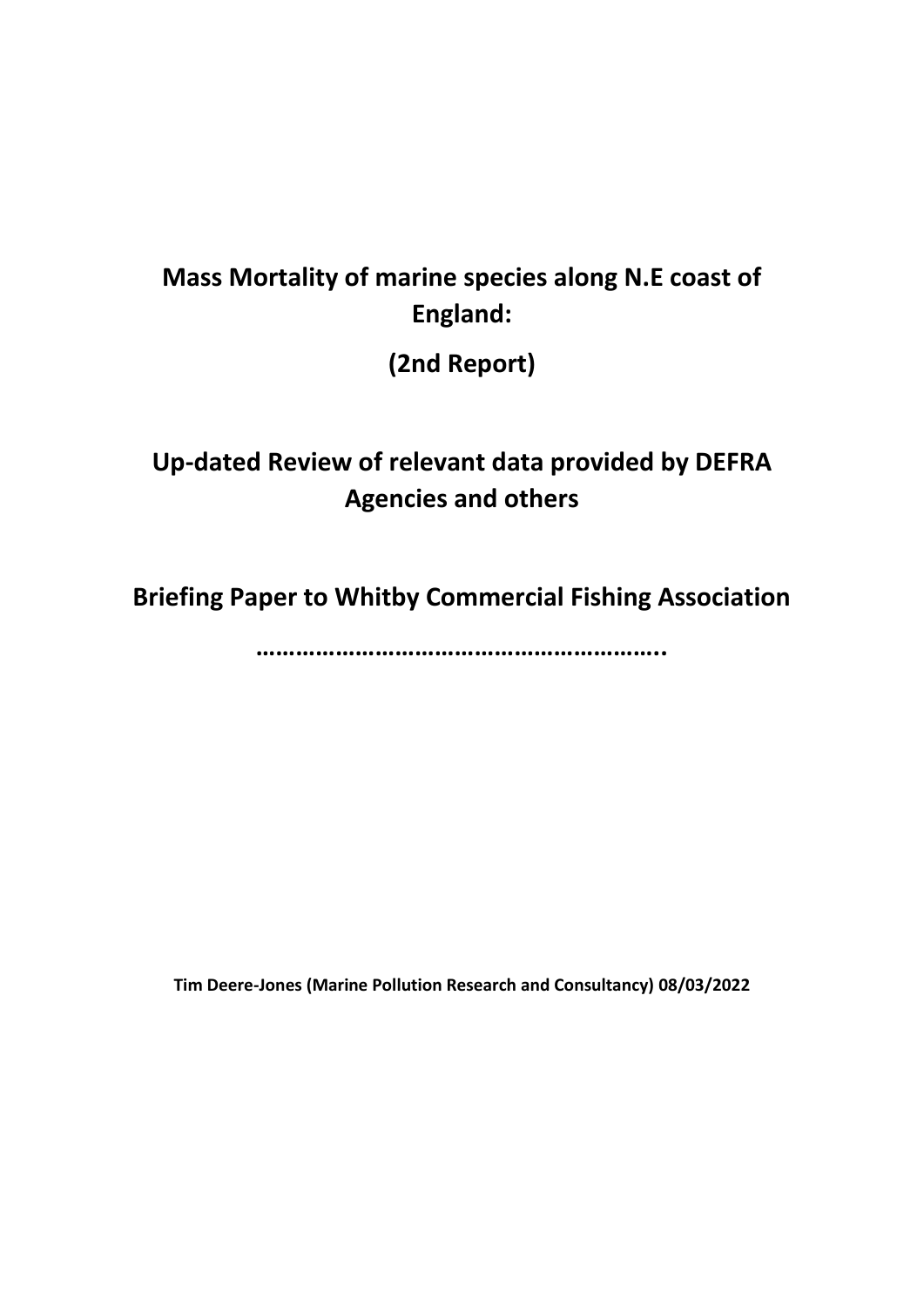#### **CONTENTS:**

| Introduction                                                               | page 1  |
|----------------------------------------------------------------------------|---------|
| Major conclusions / recommendations: Pyridine                              | page 2  |
| Conclusions / recommendations: DEFRA HAB Hypothesis                        | page 2  |
| Pyridine                                                                   | page 3  |
| Pyridine in crab flesh samples                                             | page 4  |
| Review of Pyridine marine environmental data                               | page 4  |
| Sources to the general marine environment                                  | page 4  |
| Marine environmental behaviour of Pyridine                                 | page 5  |
| Environmental impacts/toxicity                                             | page 5  |
| Sources of Pyridine and derivatives to NE coastal waters                   | page 7  |
| Dredge & dredge waste disposal plumes                                      | page 7  |
| Regional water body movement                                               | page 8  |
| Dredging & disposal of contaminated wastes                                 | page 8  |
| Pyridine & its derivatives in Tees estuary                                 | page 9  |
| CEFAS reports on TEES estuary sediment dredging                            | page 10 |
| TEESPORT analyses for Pyridine in TEES sediments                           | page 11 |
| Pyridine: Conclusions and Recommendations                                  | page 12 |
| <b>DEFRA Agency HAB Hypothesis</b>                                         | page 14 |
| Brief review: Karenia species in UK & Irish waters                         | page 14 |
| Analysis of DEFRA evidence for HB                                          | page 14 |
| Karenia input from Plymouth Marine Lab                                     | page 15 |
| Uncertainty of algal species ID                                            | page15  |
| Definition of algal bloom                                                  | page 15 |
| Sea surface temperatures                                                   | page16  |
| Geographical extent of satellite imagery                                   | page 16 |
| Satellite imagery and mis-identification of algal blooms and "ambiguities" | page16  |
| HAB: Conclusions & Recommendations (HAB)                                   | page 17 |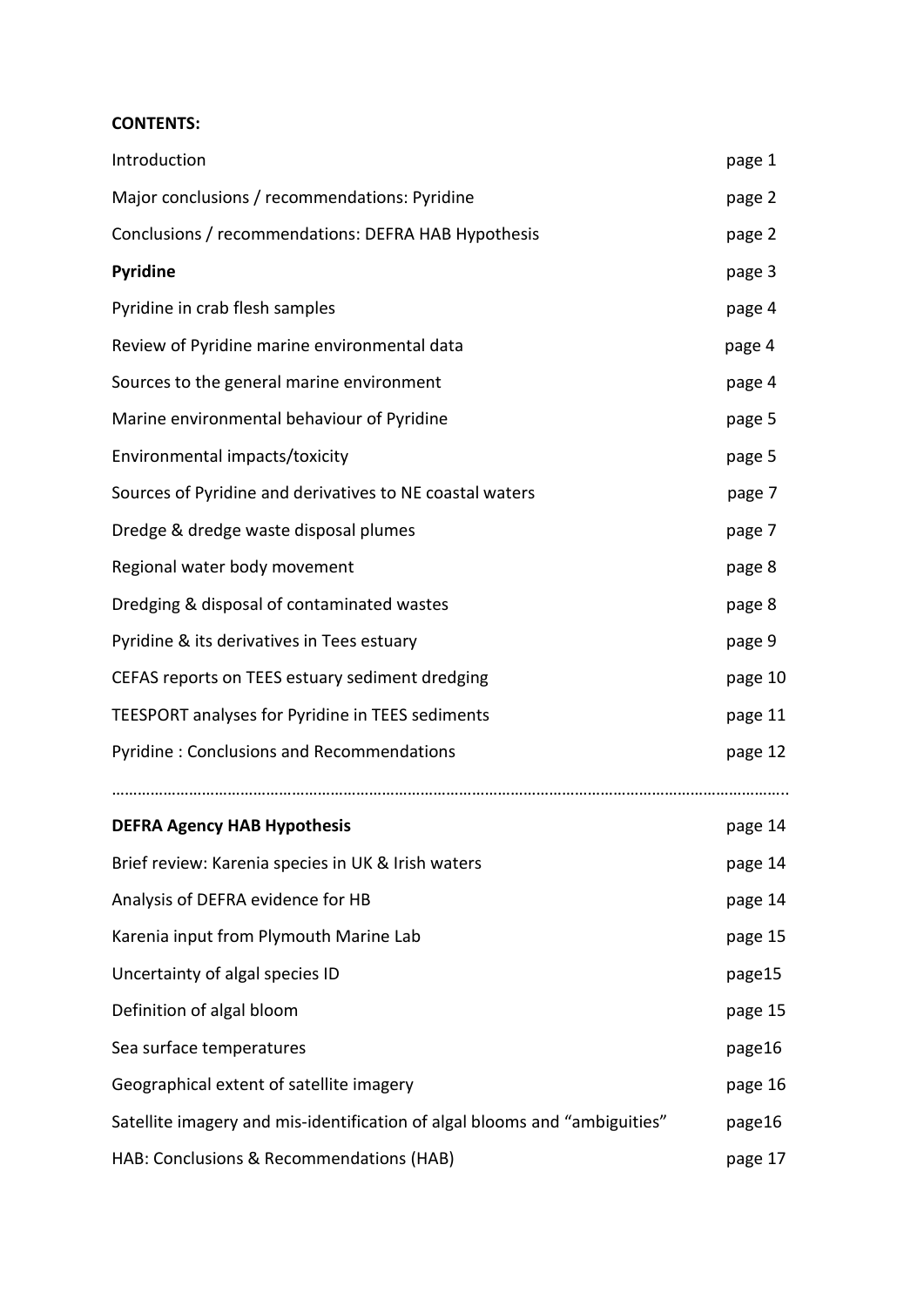#### *Introduction:*

*In January 2022 I was commissioned by the Whitby Commercial Fishing Association (WCFA)to write a "Preliminary" report" on the Mass Mortality (MM) of marine species including crabs and lobsters, along the N.E. coast of England. The purpose of that Report was to review relevant environmental data made available by DEFRA Agencies (Environment Agency, CEFAS, Marine Management Organisation) in response to a number of FoI submissions.* 

*The FoI responses consisted of chemical analyses of crab flesh samples and data, introduced in support of the DEFRA hypothesis that the MM had been caused by a toxic HAB (Harmful Algal Bloom). The DEFRA hypothesis postulated that HAB had either inflicted direct toxic impacts on marine life, or had caused secondary lethal impacts as a result of hypoxic (depleted oxygen) conditions generated by the eventual "die off" of the algal bloom.*

*The WCFA report concluded that the HAB hypothesis was NOT supported by significant empirical evidence and that, unless supporting empirical evidence was forthcoming, it remained an un-evidenced hypothesis.* 

*The WCFA report noted that DEFRA agency chemical analyses of crab flesh had reported the presence of elevated concentrations of the presence of the toxic chemical Pyridine in N.E. coastal water crab samples (max 430 mgs/kg), relative to low concentrations in "control samples" from Penzance (5 mg/kg). The WCFA report provided additional scientific material about Pyridine toxicology and environmental behaviour and concluded that, on the basis of the available empirical evidence, the toxic chemical Pyridine represented the more likely causative factor for the MM.*

*Following the publication of the WCFA report, DEFRA has continued to promulgate its HAB hypothesis and briefed regional MP and media on the matter while ignoring or "down playing" the WCFA commentary on the toxic chemical Pyridine.*

*In response, and on behalf of WCFA, an additional series of FoI submissions have been made to DEFRA agencies and others requesting the supply of additional information relating to both the un-evidenced DEFRA HAB hypothesis and supporting the body of empirical evidence supporting WCFA identification of as a likely causative factor.*

*It is in the context of responses to that second round of FoI submissions, and further scientific desk reviews carried out on behalf of the WCFA, that this second, up-dated report has been compiled.*

*……………………………………………………………………………………………………………………………………………*

**Major Conclusions: Pyridine:**

**Of the multiple chemical determinands in crab flesh analysed by DEFRA agencies, only the toxic chemical Pyridine was present at the relatively very high concentrations (up to 400+ mg/kg) reported.**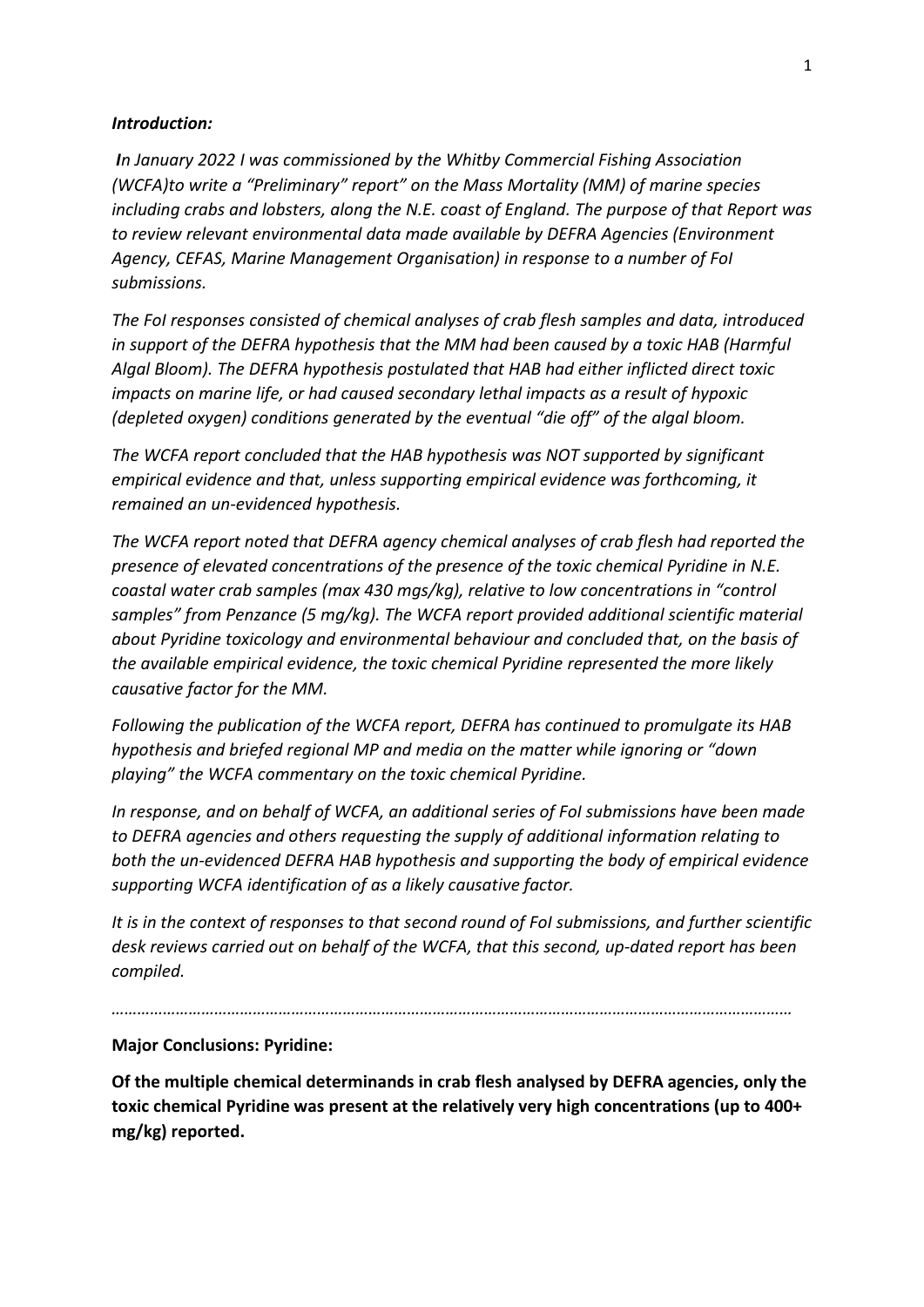**It is clear that crab flesh samples from within the area impacted by the NE coast Mass Mortality hold up to 80 times greater concentration of Pyridine than "control samples" collected from outside the area of the MM (Penzance)** 

**Highly relevant is the 2013 scientific data from Pyridine toxicity tests carried out on the only marine crustacean species for which such data is available, which has reported that the initiation of Pyridine product acute toxicity, for the marine crustacean shrimp T. japonicus, occurred at concentrations as low as 6.6 micro grams (O.OO6 mg) per litre.** 

**It is concluded, on the basis of the available empirical evidence, and in the absence of any empirical evidence to the contrary, Pyridine and its derivative compounds are currently the most likely causative factor behind the Mass Mortality of marine species along the NE coast** 

*RECOMMENDATIONS: (It is noted that DEFRA have now committed to undertake further investigation in order to identify the cause of the Marine Mortality. This implies that DEFRA maybe reconsidering its position on HABs.)* 

*1: It is strongly recommended that the DEFRA agencies (Environment Agency, CEFAS etc) immediately undertake follow on research in order to further, and more comprehensively clarify the in-estuary distribution of the high levels of Pyridine and its derivative compounds reported in TEES estuary sediments in 2021 (see paras above), such work would also greatly assist the identification of the most likely source of the most significant Pyridine (and derivative compounds) input to the TEES estuary.* 

*2: It is strongly recommended that the DEFRA agencies undertake a review of ALL sources of Pyridine (and derivative compounds) discharged to the TEES estuary. As highlighted in the WCFA January Review document the Environment Agency is expected to hold a comprehensive list of all licensed/permitted discharges of these substances to the TEES estuary and it should be a straightforward task for the EA to interrogate their record and produce this information* 

*3: It is further recommended that the DEFRA agencies undertake a wide ranging assessment of regional marine wildlife species of all trophic levels in order to identify the full range of species impacted by the Mass Mortality. This assessment should include consultation with regional Wildlife Support Groups, consider apex predator species such as seabirds and common and grey seals and review the photographic and other records of the range of species stranded on the regional shorelines during the Mass Mortality.* 

*4: It is additionally strongly recommended that regional inshore commercial fishermen, who by virtue of their daily work experience are custodians of vitally relevant local knowledge of the marine environment, fisheries and wildlife are consulted by the DEFRA agencies in order to enhance the effectiveness of the DEFRA investigations.* 

*…………………………………………………………………………………………………………………………………….*

**CONCLUSIONS regarding the DEFRA HAB hypothesis** 

**It is concluded, on the basis of the current ambiguous and inconclusive evidence**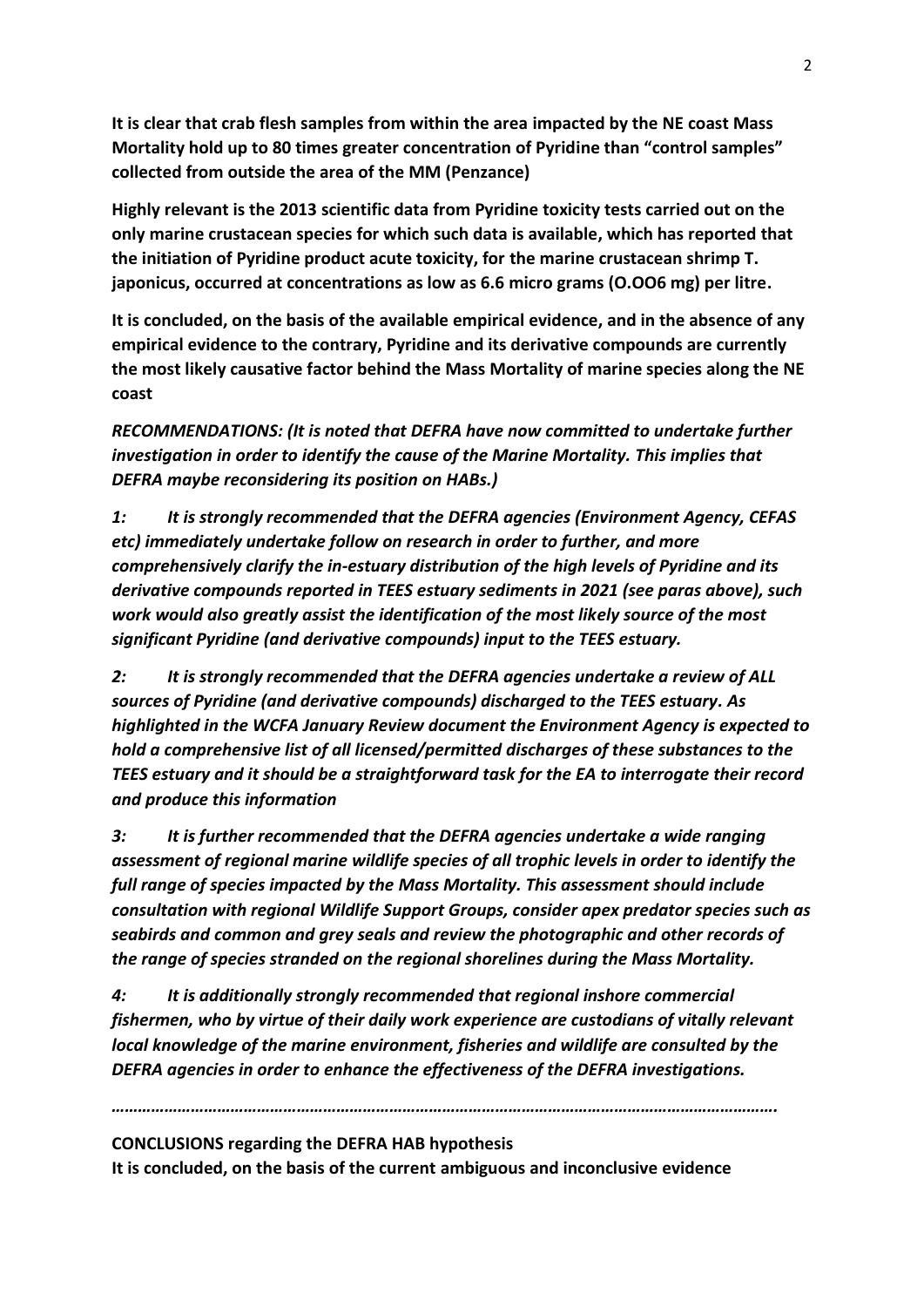**submitted by DEFRA agencies in support of the claim that HAB is the cause of the Mass Mortality of NE coast marine life, there is no empirical evidence to support that claim.**

#### *RECOMMENDATIONS***:**

*1: It is recommended that independent academic (not DEFRA based) analysis of the TEES estuary sediments is undertaken in order to confirm whether or not the TEES estuary sediments have "similar spectral properties" to those of any algal bloom species (including Karenia mikimotoi).* 

*2: It is further recommended that independent academic (not DEFRA based) analysis of the PML TEES estuary satellite imagery is carried out, in order to provide empirical proof whether or not the imagery shows any indication that the "spectral properties" of TEES estuary sediments are causing "ambiguities".* 

*Only when such work has been completed can it be empirically confirmed that the PML satellite imagery has not been mis-interpreted as a "false positive" identification of a Karenia spp Harmful Algal Bloom, when it may have been imagery of some other algal bloom or suspended sediment.*

*……………………………………………………………………………………………………………………………………… ………………………………………………………………………………………………………………………………………*

**PYRIDINE:** The original FoI submission requested details of regional crab analyses, Blue Mussel analysis, water and sediment analysis. Following an extensive in-depth review of the data supplied by Env' Agency, supported by a search for and review of relevant academic literature, this Consultancy concluded that the Crab (chemical) analyses best represented the issue under investigation because regional crustaceans were one of the most impacted species groups and the analyses were carried out for a very wide range and number of chemical subjects.

The chemical analyses of regional inshore waters Crab samples from Seaton (Tees mouth), Bran Sands (Tees mouth), Saltburn (approx. 20 kms south east of Tees mouth), Runswick (approx. 55 kms south east of Tees mouth), St Mary's Lighthouse (approx. 55 kms north of Tees mouth) and "Eastern IFCA" were collected and analysed for a large number of chemical determinands.

Control samples of Crab obtained from a Penzance (Cornwall) fish merchant were also analysed and the outcomes presented for comparison purposes.

Review of the details of these chemical analyses reveals that the very great majority of samples were shown to hold very low levels (fractions of mg/Kg). A few determinands were shown to be present in some samples at concentrations of up to 10 mg/Kg.

However, this Review reports that the most outstanding analytical data outcomes were those detailing the generally very high concentrations of Pyridine in regional Crab samples compared to the control samples from Cornwall; as tabulated below: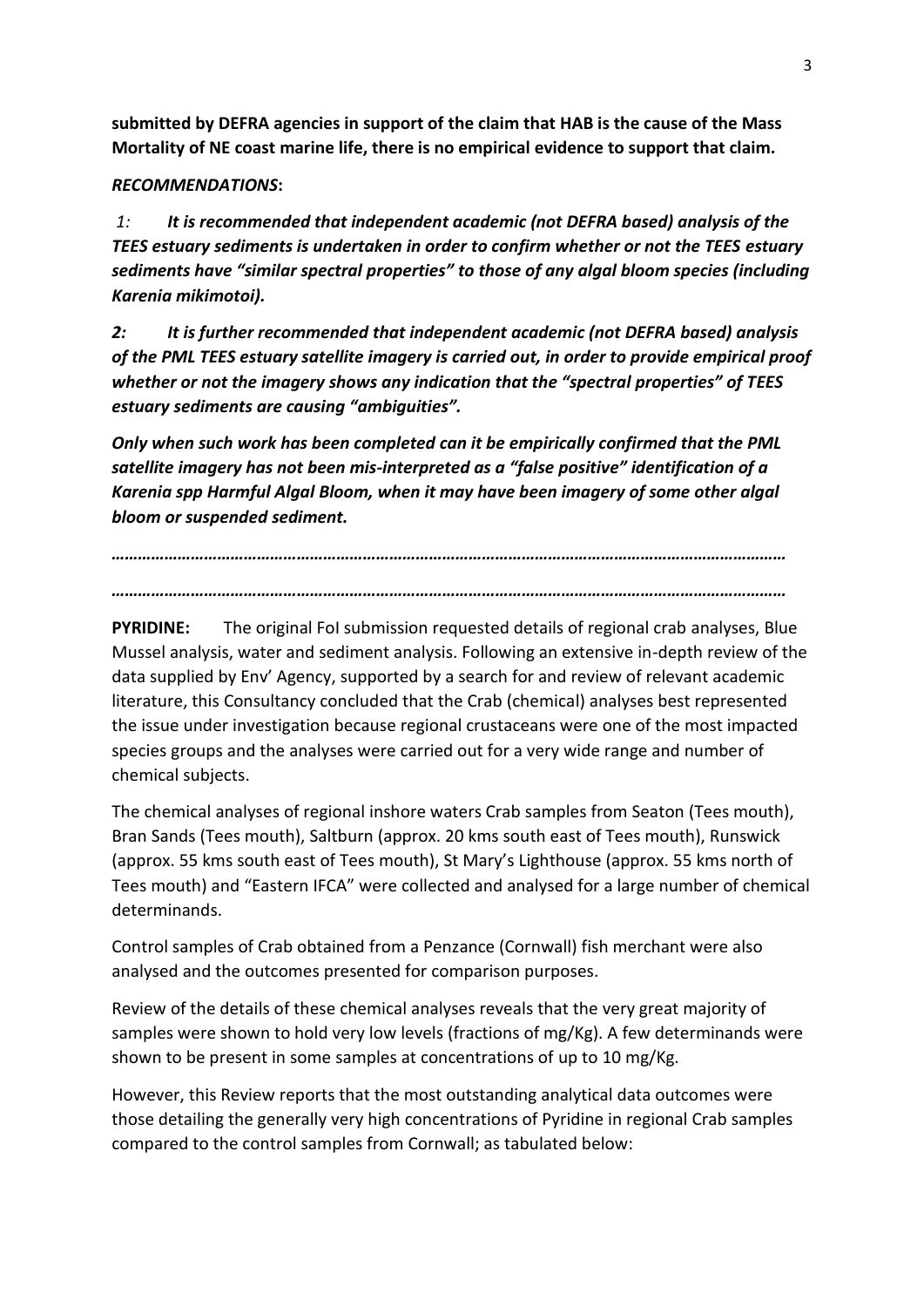| <b>Pyridine in Crab samples:</b> |                                |
|----------------------------------|--------------------------------|
| <b>Site</b>                      | <b>Pyridine concentrations</b> |
| <b>Penzance (control)</b>        | 5.929 $mg/Kg$                  |
| <b>Seaton</b>                    | 203.765 mg/Kg                  |
| <b>Bran Sands</b>                | 255.700 mg/kg                  |
| <b>Saltburn</b>                  | 439.611 mg/Kg                  |
| <b>Runswick</b>                  | 20.0710 mg/Kg                  |
| St Mary's Lighthouse             | 77.917 mg/K                    |
| "Eastern" IFCA 3                 | 194.600 mg/Kg                  |

**In the context of the relatively very high concentrations in NE coast crab samples it is both unusual, and surprising, that no further investigation of Pyridine in the environment has been carried out by the DEFRA agencies.** 

**…………………………………………………………………………………………………………………………………..**

**Review of PYRIDINE marine environmental data:** Pyridine is a chemical compound which is structurally related to highly toxic long lived poly aromatic hydrocarbons (PAHs). Very low(trace) levels of Pyridine can be found in some plant and animal products, but it is not naturally abundant (see Penzance control levels of Pyridine). In the environment, concentrations of Pyridine elevated above "trace levels" are consensually agreed to be derived from human activity.

Pyridine is widely reported as very dangerous to humans. The fate/behaviour of Pyridine in marine environments and the toxic impacts to marine species is relatively uncommon and it is clear that, compared to many other chemicals, these parameters for Pyridine have been poorly studied.

**Sources to the Environment:** pyridine is released into the environment as a waste product discharged from industrial processes such as steel manufacture, processing of oil shale, coal gas production, coking plants and incinerators and from marine antifouling and anticorrosion applications. Pyridine and its derivatives occur in many compounds used in industry, agriculture and the maritime industries. Historically Pyridine has been intentionally produced from coal tar or as a by-product of coal gasification, but is now manufactured by a number of chemical industry processes.

No data on the quantities of Pyridine produced in the UK as a waste product or by deliberate manufacture, or of the volumes of Pyridine (and derivatives) permitted for discharged to UK water courses has been identified.

U.S. industrial releases of Pyridine to surface water and groundwater (underground injection) reported in 1987 were estimated to be 4,630 pounds and 303,650 pounds,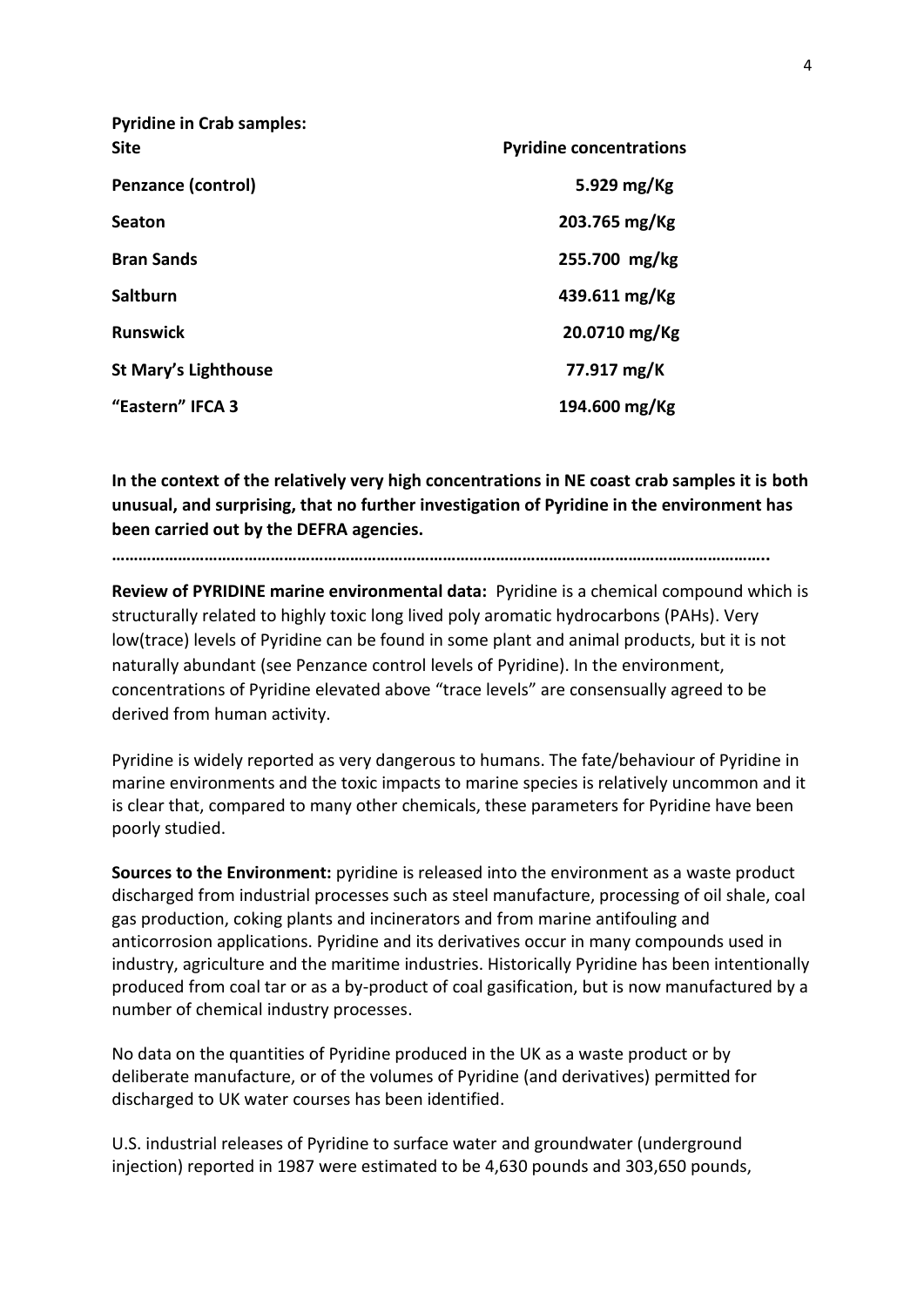respectively. In addition, 209,880 pounds of pyridine were disposed of in publicly owned treatment works in 1987. Some fraction of the quantity treated at POTWs is probably released to the environment. Pyridine was detected in one of two oil shale processing effluents at a concentration of 152 μg/L (ppb), but not in coal gasification plant effluents. Pyridine was also detected in effluents from coke-oven quenching operations at 11mg/L and detected, but not quantified, in four industrial effluents. Pyridine was also found in oil-shale retort water in Australia at a concentration of about 5 mg/L.

**Uses:** Pyridine is a precursor/base of a number of agrichemicals (including insecticides, fungicides and herbicides used in both terrestrial and marine applications), it is highly recommended as an anticorrosion treatment for marine structures such as those in the offshore hydrocarbon industry. It is also an industrial solvent, a water proofing agent, and a constituent of many dyes and disinfectants.

**Marine environmental behaviour and fate:** Pyridine mixes well with water. However, when discharged to water courses, Pyridine rapidly sequesters into marine intertidal and seabed sediments by adsorption to the outer surfaces of sedimentary particles, especially those suspended in the marine water column. Under the influence of flocculation processes in estuarine environments, such particles agglomerate, become heavier and are deposited out into estuarine intertidal and subtidal sedimentary deposits. The process reduces water column bio-availability of Pyridine but significantly increases concentrations in the deposited sediment.

Pyridine is persistent and non-bio-degradable in anoxic (oxygen depleted and typical of industrial/urban estuaries) marine sediments over extended time scales. Marine sediments collected from estuarine environments are shown to degrade Pyridine at varying rates depending on the ambient salinity. **(REFs: Kuo CE et al: Chemosphere 33: 771-81. 1996. & Liu SM et al': Chemosphere 36; 2345-57. 1998)**

Bio-degradability of Pyridine in marine intertidal and subtidal sediments is, in common with many other chemical pollutants, also reduced by non-exposure to UV (sunlight) and/or elevated sea surface temperatures.

Concentrations of Pyridine will significantly increase in "industrial" estuaries if inputs continue over the long term at rates greater than the degradation rates. Since estuaries heavily polluted with urban/municipal and industrial wastes generally suffer from highly depleted oxygen and UV and lower temperatures, reduced bio-degradability of Pyridine is to be expected.

It is clear that any resuspension of Pyridine contaminated sediments, by dredging and dredge disposal activity, will generate the creation of Pyridine enriched dredge plumes capable of re-distributing the previously sequestered Pyridine and giving rise to abnormal and markedly enhanced bio-availability of Pyridine.

**Environmental impacts:** Under normal conditions bio-concentration of Pyridine has been observed in aquatic species. **(REFS: Franke C et al'. Chemosphere 29. 1501-14. 1994. &: de Voogt P et al': Aquatic Toxicology, 169-194.1991)**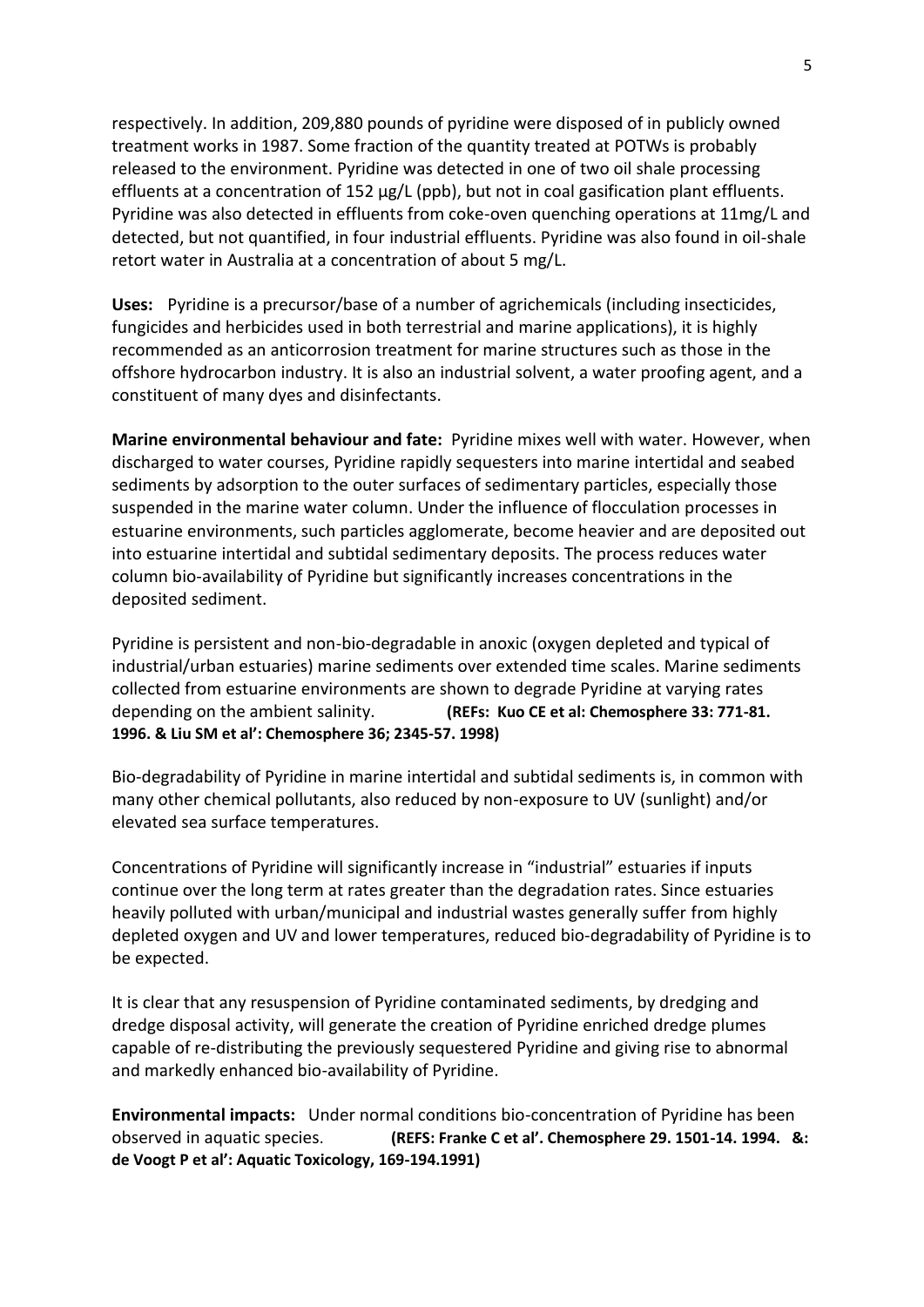Academic research of the quantification of the degree of bio-concentrations in a representative range of marine species has not been identified to date and appears to be very limited, and perhaps non-existent.

Pyridine is defined as "Very toxic to aquatic life. Warning Hazardous to the aquatic environment, acute hazard]. H410: Very toxic to aquatic life with long lasting effects [Warning Hazardous to the aquatic environment, long-term hazard] ." **(REF: [https://webwiser.nlm.nih.gov/substance?substanceId=173&catId=242\)](https://webwiser.nlm.nih.gov/substance?substanceId=173&catId=242)** 

*N.B. LC/50 tests quantify the amount of substance required to kill 50% of test animals. EC50 tests quantify the amount of substance require to initiate malfunction (not mortality) of 50% of test animals.*

This report confirms that there is a major absence of E50 and LC50 Pyridine test data on marine species and that the great majority such testing has been carried out on mammalian and freshwater species. Additionally, the majority of the available LC50/EC50 data for Pyridine products was reported in the 1980s and 1990s. Information on the toxicity of Pyridine and its derivative compounds to aquatic organisms derived from these few earlier studies, are now considered insufficient to assess the hazards of Pyridine.

E:G… Pyridine LC50 tests for freshwater fish conducted in the 1980s found that the LC50 for Fathead Minnows was 99 mg/L **REF: "Acute toxicology of organic chemical mixtures to the fathead minnow" Broderius SJ & Kahl MD. Aquatic Toxicology 6: 307-322. 1985**

By contrast, more recent improved analytical techniques fid the following:

Fathead minnow 96 hour Pyridine LC50 = 73.6 mg/l

European carp 96 hour Pyridine LC50 =  $26$  mg/l

Rainbow trout 96 hour Pyridine LC50 = 4.6 mg/l

#### **REF: "Safety Data Sheet (PYRIDINE): ThermoFisher Scientific". Creation Date 02-0ct-2009.**

Even more recent academic research published in 2013, on the toxicity of Pyridine based anti-foulings, has reported that the degradation products of Pyridine antifoulings may have an influence on marine organisms, at concentrations lower than the previously reported toxic values.

The 2013 study reported that initiation of Pyridine product acute toxicity, measured by 24hour EC50, for the marine crustacean shrimp T. japonicus, occurred at concentrations as low as 6.6 micro grams (O.OO6 mg) per litre.

**REF:** "**Toxicity of Degradation Products of the Antifouling Biocide Pyridine Triphenylborane to Marine Organisms." Toshimitsu Onduka et al'. Arch' Environ' Contam' Toxicol'. (2013) 65:724–732 (table 2 p.728)**

**Chronic toxicity** occurs at lower environmental concentration but longer term effects, often following the acute stage. Both acute and chronic toxicity also manifest as a group of symptoms including central nervous system damage, tremor, intoxication, weakness and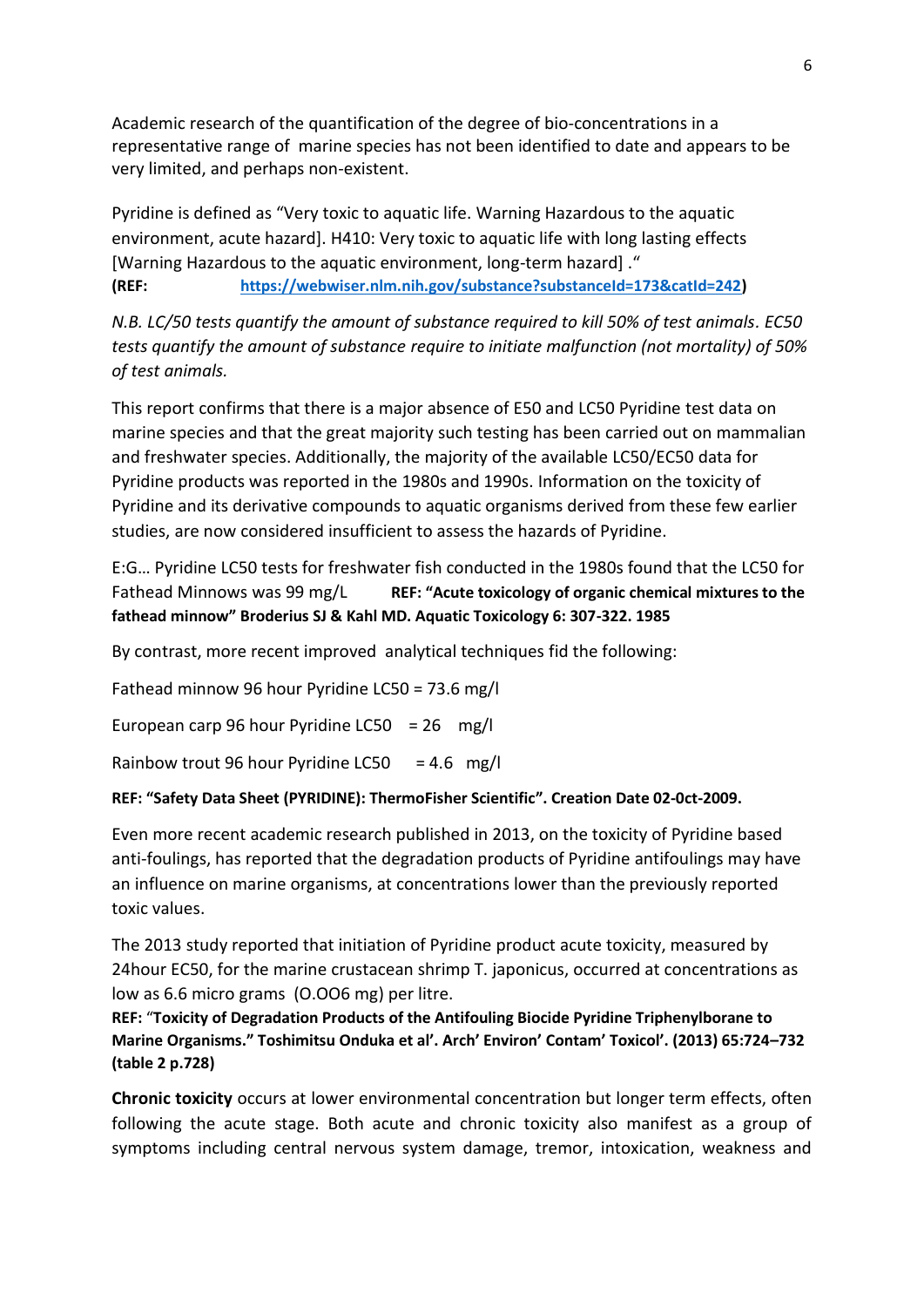fatigue similar to the reported behaviour of crustaceans. As a result of these symptoms mortality may occur.

As noted above, there is a consensus that bio-concentration of Pyridine and its derivatives has been observed. However, to date no research has been found on the potential for, or quantification of Pyridine (and derivatives) to bio-accumulate or bio-magnify in individual marine animals or through marine food chains. These issues will be of major relevance to NE coast crustacean stocks since both crabs and lobsters are recognised to be omnivores, with crabs consuming smaller items (worms, small molluscs, bacteria and algae) while lobster consume larger prey (mussels, sea urchins and other crustaceans).

## **Conclusion: It is clear that Crab samples from sites within the area of mass mortality along the NE cost of England show concentrations of Pyridine far in excess of those demonstrated to cause both mortality and acute and chronic Pyridine generated outcomes.**

Inhalation of Pyridine vapour is a dose pathway leading to vomiting and fatigue etc: (and may be implicated in the widely reported health impacts reported for dogs on beaches). Pyridine is reported to be carcinogenic to animals but no dose data has been identified to date.

………………………………………………………………………………………………………………………………………..

#### **Sources of Pyridine and derivatives to the marine environment of N.E. England.**

Pyridine and its derivatives occur in many compounds used in industry, agriculture and the maritime industries. Historically Pyridine has been intentionally produced from coal tar or as a by-product of coal gasification, more recently it has been manufactured by a variety of processes and is also discharged to the environment as a waste product from a number of industrial activities.

It is evident that the urban, industrial, chemical and maritime industrial activities carried on around the Tees estuary, some of them longstanding over a century or more, will have been a major source of both Pyridine and Pyridine degradation products. A number of Tees side chemical works are believed to have been involved in the manufacture of Pyridine and its derivatives. Other sites, such as ship and marine structures breakers may have discharged Pyridine and derivatives waste products into the Tees estuary environment.

It is certain that, over the operating lifetime of these industries, the work will have involved the release of large quantities of Pyridine and its derivatives in both particulate and dissolved form. There is no evidence for long term chemical analyses of Tees Estuary/Seaton Channel sediment or marine organism analysis for Pyridine, nor of any attempt to quantify Pyridine inputs to the Tees estuary.

Despite the failure to collect, quantify and publicise relevant Pyridine data it is expected that much of that material, in liquid or particulate form, has been discharged, under permit from DEFRA Agencies, into the estuarine waters or has entered the estuary by way of un-planned "runoff" from contaminated land surfaces.

**Dredge and dredge waste disposal plumes:** As explained above, water soluble Pyridine products will quickly become adsorbed to estuarine sediments and, in that state, will deposit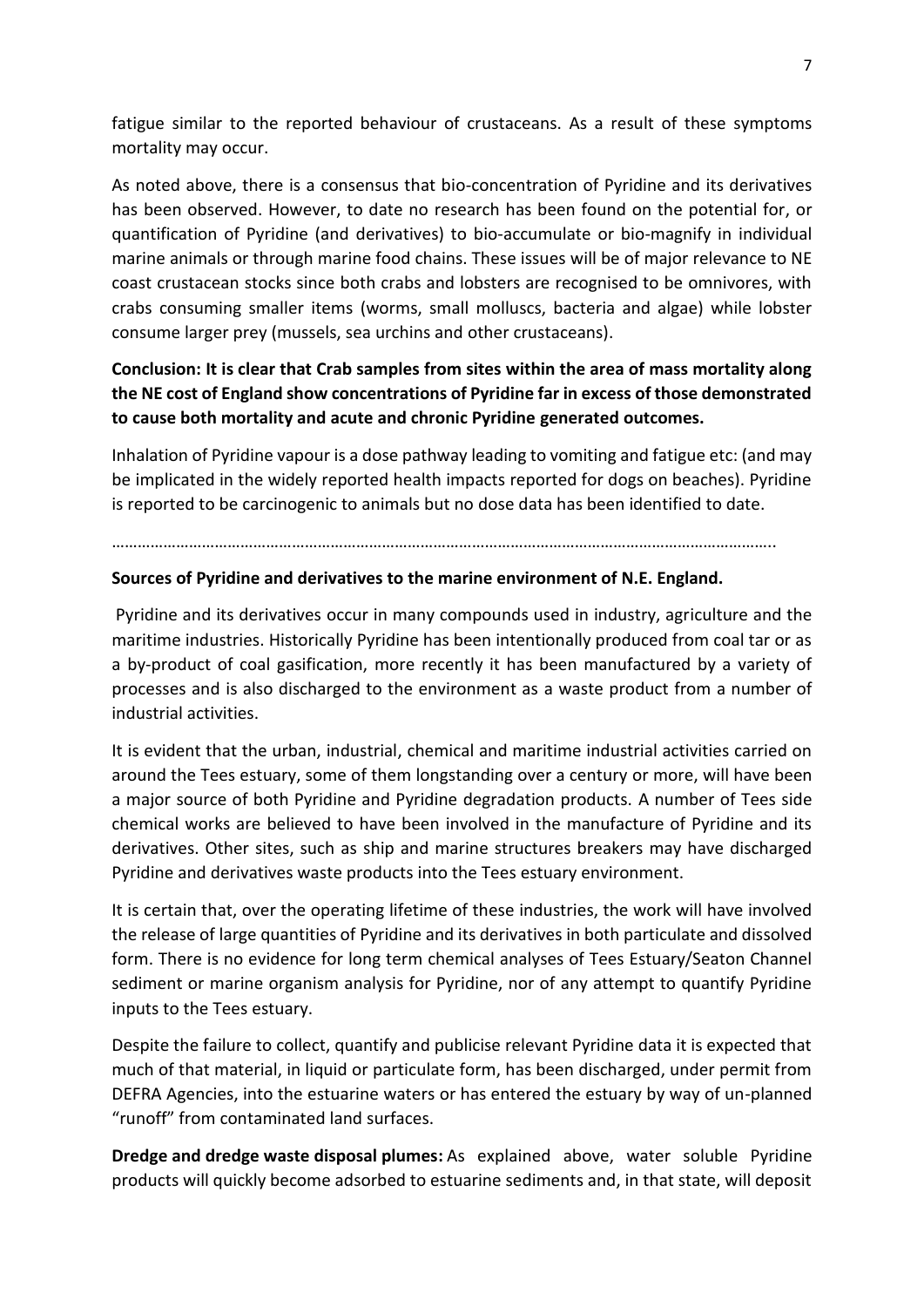out in sub-tidal and inter-tidal sedimentary deposits and become sequestered in low/non degradation environments. This process means that ambient concentrations of Pyridine and its derivatives in the water column will be depleted while those found in regional sediments will be increased.

It is widely understood that, if such polluted sediments are disturbed from inter or sub tidal deposits by dredging activity, a local dredge plume of re-suspended sediment will redistribute the entrained adsorbed pollutants and rapidly, and substantially, increase the bio-availability of any chemical, heavy metal or hydrocarbon pollutants attached to the sediments. In the case of recent, current and ongoing Tees Port dredging there will be a dredge plume generated by every dredge, possibly on a daily basis. Such daily in-estuary dredge plumes will be transported by estuarine tides out of the estuary on the tidal ebb and distributed around the local marine environment.

Similarly, when the dredge hoppers are filled, the dredger will transport dredge wastes to the regional dredge waste disposal sites for dumping. Dumping of dredge wastes will then occur at some distance from the dredge site and create a second series of plumes of disposed dredge wastes, on an every-dump basis, which will impact more distant areas than the dredge plumes.

**Water body movements**: In addition to the effect of short term local tidal movements there are residual (non-tidal), long term single directional and relatively powerful water body movements. Authoritative sources report that the residual water body movements off the east coast of England and Scotland "are well documented" and chart the southerly flow of residual water body movements down the east coast. **REF: "Atlas of the Seas around the British Isles." Directorate of Fisheries: MAFF.1981 p2:16**

These residual current water body movements will carry dredge plume sediments and contaminants southwards from the Tees estuary while at the same time the dredge waste disposal plumes will also travel southward under the same influence.

It is proposed that the early concentration of Pyridine reported for Seaton crabs (203 mg/kg) may be a function of the in-estuary dredge plumes exiting the Tees estuary on local tides. It is proposed that the higher concentrations reported for Saltburn crabs (439.611 mg/Kg) may be a function of dredge waste disposal plumes + in-estuary dredge plumes transported southward by residual water body movements.

It is proposed that, the strong and coherent southward moving "residual" water may have the capacity to carry combined (dredge and dump) plumes, with their associated pollutants, towards Runswick and points further south exposing marine species, especially demersal "bottom" dwellers and feeders, to the pollutant contents of settling sedimentary material.

**Dredging and disposal of Contaminated sediments**: A 2001 report confirms that here is a broad consensus that dredged material is subject to varying degrees of contamination. A variety of harmful substances, including heavy metals, oil, PAHs, anti-fouling compounds, PCBs and pesticides, can be effectively 'locked into' the seabed sediments in ports and harbours. These contaminants can often be of historic origin and from distant sources. The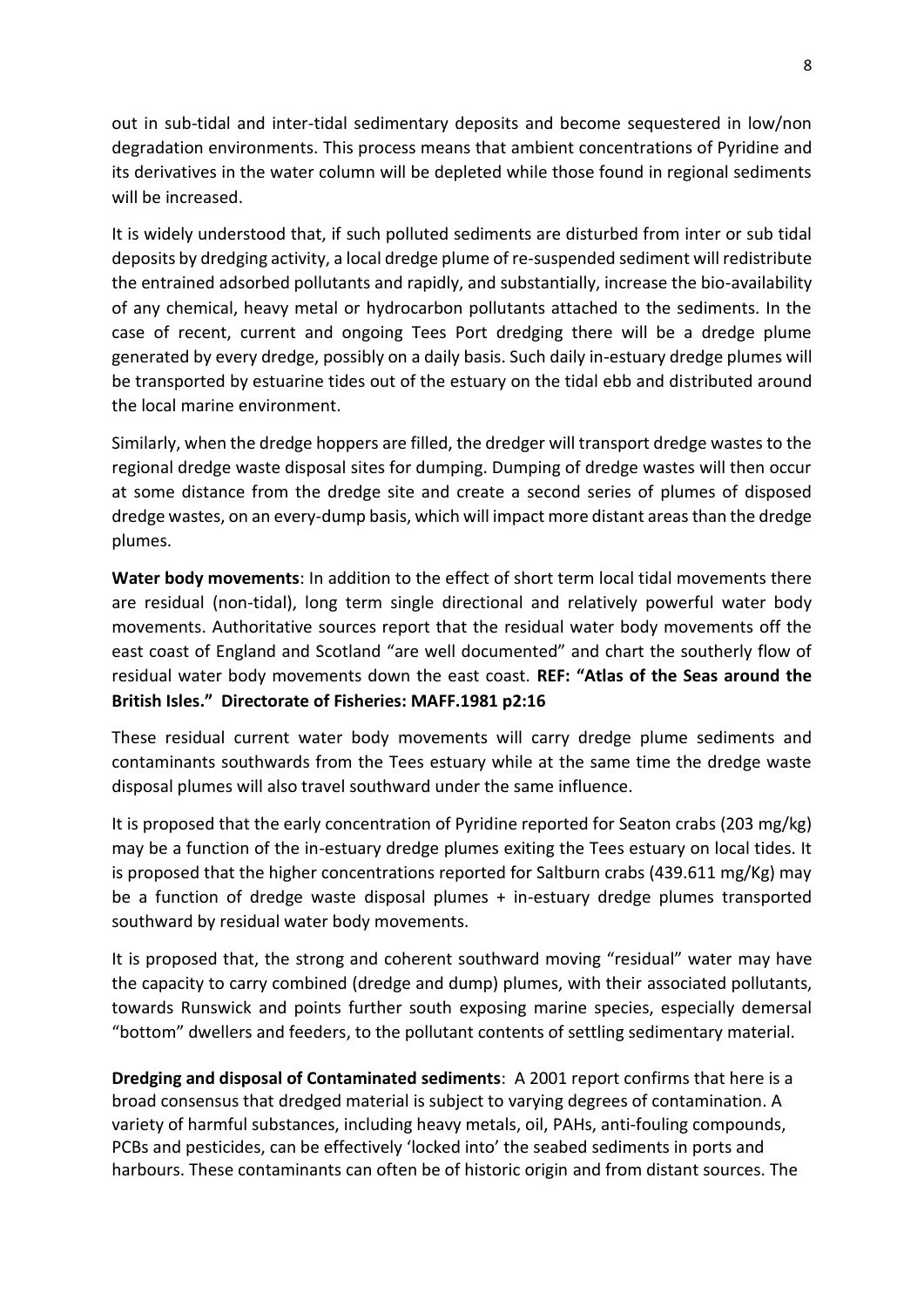dredging and disposal processes can release these contaminants into the water column, making them available to be taken up by animals and plants, with the potential to cause contamination and/or poisoning. The likelihood of this occurring depends upon the type and degree of sediment contamination, however, some remobilisation of low levels of pollutants would be expected during most dredging campaigns.

The highest levels of contaminants generally occur in silts dredged from industrialised estuaries. If contaminants are released into the water column during disposal, they may accumulate in marine animals and plants and transfer up the food chain to fish and sea mammals.

The 2001 report note that "When found in sufficient quantities in the food chain, contaminants may cause morphological or reproductive disorders in shellfish, fish and mammals" and "Generally young shellfish and crustaceans (oysters, shrimp, crab and lobsters) are much more susceptible to the toxicity of contaminants than adults". **Ref: http://ukmpa.marinebiodiversity.org/uk\_sacs/activities/ports/ph5\_2\_5.htm**

In the context of the proposal that dredging, dredge wase disposal and associated sediment "plumes" may have released and dispersed Pyridine or some other toxin, FoI requests were submitted to relevant DEFRA Agencies querying the precise timing, location and depth of dredge cuts of daily dredge activity. In particular that FoI submission has been directed to the Marine Management Organisation (MMO), the organisation responsible for licensing/permitting both dredge and dump activity and TEESPORT management, the body which has conducted and overseen the dredge and disposal activity

It is hoped that this data will assist clarification of any chronological relationship between the start of dredge and disposal plumes and the initiation of marine species mortality at successive points on the relevant coast. As of 7<sup>th</sup> March, 2022, no response has been provided.

## **PYRIDINE and it's derivatives in TEES ESTUARY**

### **The Empirical evidence and data sources:**

Pyridine (C5H5N) is one of a number of chemicals which are closely related and derived from similar historical sources such as coal gasification, coal tar production and oil refining, these chemicals have similar molecular structures and are widely found in a wide range of manufactured chemical compounds derivatives used in many industries. Pyridie has many derivative compounds such as Pyrene (C21H15N) which has been reported in TEES estuary sediments.?

A 2013 Report firmly placed pyridine/pyrene and their derivatives among the petrogenic and combustion product PAHs observed during analysis of samples from the INNER and OUTER TEES dredge waste disposal sites. The study further confirmed that PAH concentrations in sediments from within and outside both sites were markedly elevated relative to the majority of the other English sites sampled and analysed.

**(Ref: "Polycyclic Aromatic Hydrocarbons in sediments at dredge material disposal sites around England: Concentrations in 2013 and time trend information at selected sites 2008-2013". Heather S Rumney et al'. Marine Pollution Bulletin. Vol 30. 2015)**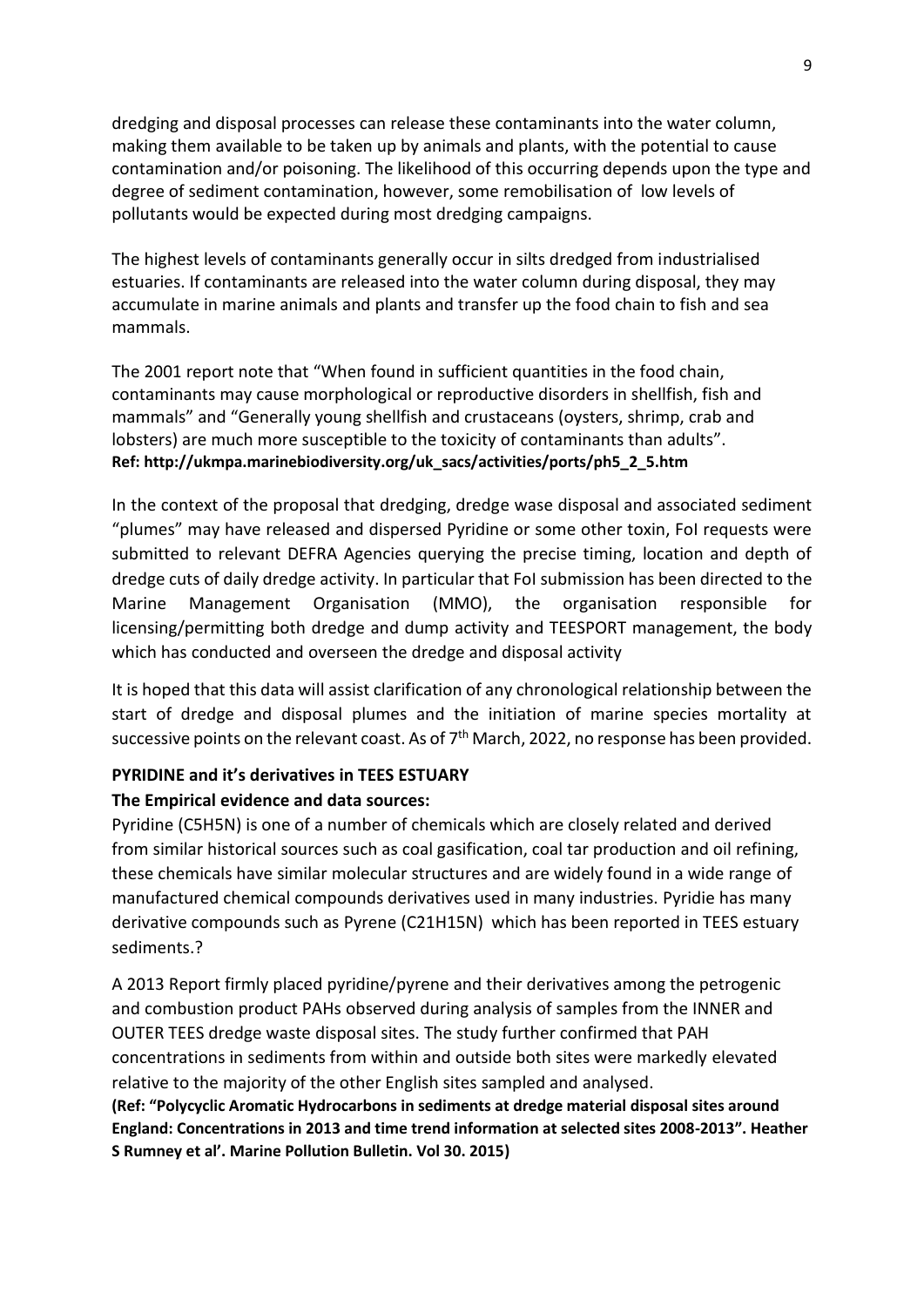**CEFAS reporting of Tees estuary contaminated sediment dredging:** Through 2014 under a contractual agreement with the MMO, CEFAS undertook a review of dredge material disposal site monitoring at a number of disposal sites around the UK coast in order to assesses the suitability of dredged material for disposal at sea in line with the OSPAR Guidelines for the management of dredged material (OSPAR 2014). These guidelines provide generic guidance on determining the conditions under which dredged material may (or may not) be deposited at sea and involve the consideration of alternative uses, disposal sites and the suitability of the dredged material for disposal to sea including the presence and levels of contaminants in the dredged material, along with perceived impacts on any sites of conservation value in the vicinity of disposal.

**(Ref: "Dredged Material Disposal Site Monitoring Around the Coast of England: Results of Sampling (2014)": SG Bolam et al'. CEFAS CONTRACT REPORT: SLAB 5**.)

The CEFAS monitoring at the two Tees disposal sites, (TEES INNER and TEES OUTER), had been conducted annually for a number of years and, as such, is claimed to offer a good temporal dataset to draw upon when making contemporary assessments. The CEFAS Report notes that "Frequent monitoring here reflects the large amounts of material being disposed (especially to the Inner site) and the high concentrations of certain contaminants of the source materials relative to those dredged around other parts of the English coast." **(Ref: "Dredged Material Disposal Site Monitoring Around the Coast of England: Results of Sampling (2014)": SG Bolam et al'. CEFAS CONTRACT REPORT: SLAB 5**.) *(page 10)*

Appendix 2 of the CEFAS SLABS report to the MMO confirmed that both Inner and Outer Tees disposal sites receive "large quantities" of material dredged from the Ports of the Tees estuary, and that at the time of the investigations the Tees Inner site was the destination "of most of the 2.7 million tonnes of maintenance dredged material per year from the Tees estuary, the Seaton Channel and Hartlepool" while "material disposed to Outer Tees is usually comprised of capital dredged material" because this is a "more mobile site". Material dumped at this site is more likely to disperse out of the site and therefore to be distributed "downstream" on the long term, southward moving residual current).

The Report also noted that, by 2014, there had been a number of high profile construction and disposal at sea applications made with regard to the Tees waterways over recent years and that, in addition to the annual 2.7 million tonne of maintenance dredge disposal, permission had also been granted for the Northern Gateway container terminal which would require dredging of turning circles and deeper berthing pockets requiring an additional 2 million tonne dredge.

These "deeper berthing pockets" would seem to have required designation as Capital Dredge efforts as it would appear the dredge work was new and not definable as Maintenance dredging. In addition, a number of smaller dredge proposals had also been received.

The CEFAS report confirmed that in 2014 the TEES estuary region had "a large quantity of chemical industries which are the source of contaminants within the dredged sediments" and also noted that "dredged material from the TEES has displayed some of the highest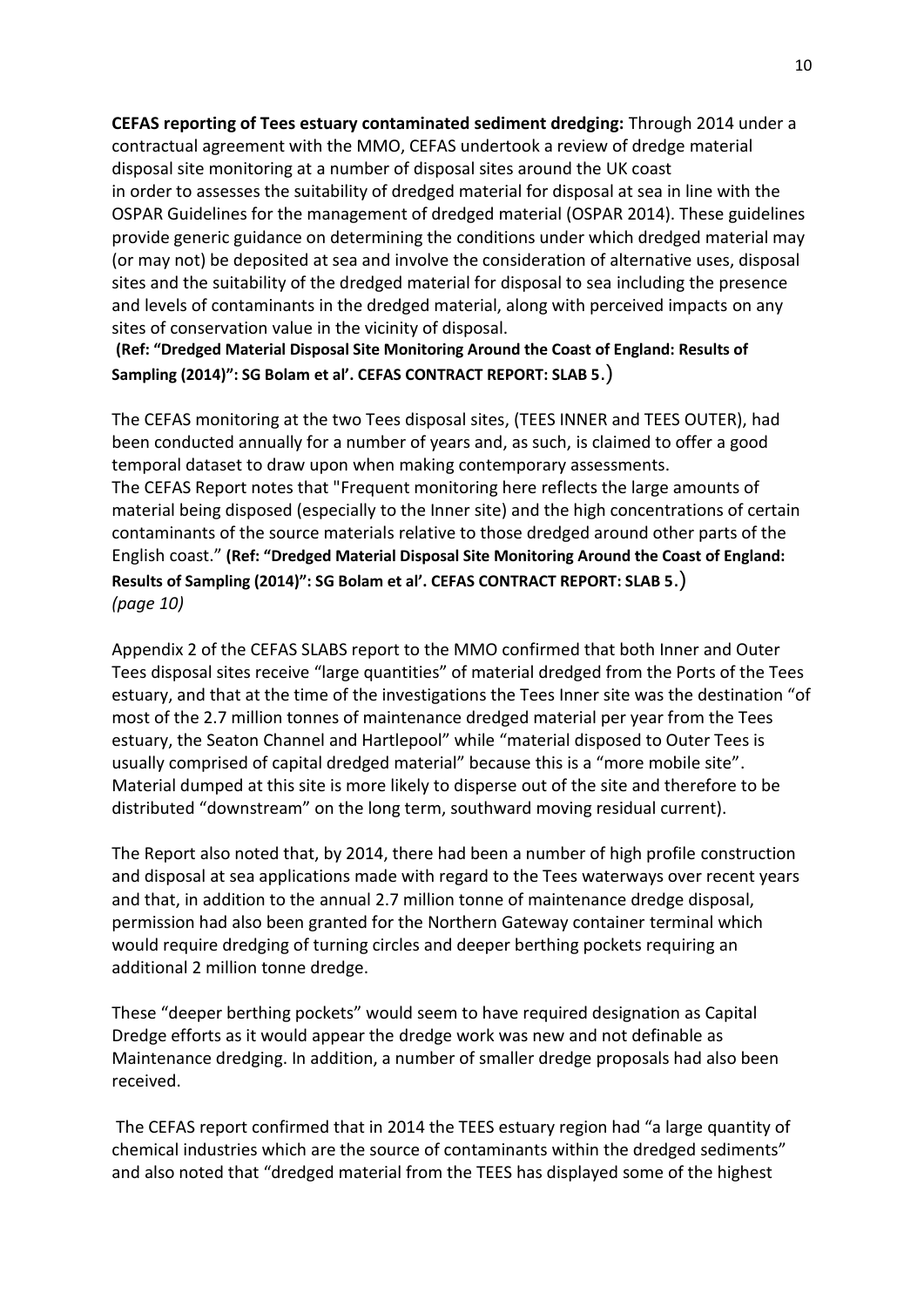levels of Poly Aromatic Hydrocarbons found in UK marine sediments". However, no results of analytical work were PAHs were presented.

Pages 18 & 19 of the CEFAS report summarised the methodology for analysis of PAHs and provided a list of PAH determinands to be investigated at dredge disposal sites, this list included Pyridine (C5H5N) and Pyridine derivatives.

Section 2.1.3 (page 32) of the CEFAS Report presented the results of the analysis of sediments from the two TEES disposal sites, but despite the CEFAS PAH comments reported above, did not report any analysis of TEES sediments for any of the PAH determinands, including Pyridine/Pyrene and derivatives.

*N.B. It is relevant to note that at other English disposal sites covered by the CEFAS report, PAH analysis was conducted and reported in some detail. No explanation was provided for the absence of PAH analysis at the TEES site*

In the context of the fate of material disposed of at TEES INNER and TEES OUTER, the CEFAS Report noted (page 29) that some results indicated that fine sediment material (silts and clays) accounted for about 66% of content, and that there were indicators that fine sediments were being dispersed out of both the TEES INNER (largely Maintenance dredge) site and the TEES OUTER (largely Capital dredge) site. However, no quantification of the extent of the dispersal of these fine sediments was provided.

**(REF: "Dredged Material Disposal Site Monitoring Around the Coast of England: Results of Sampling (2014)": SG Bolam et al'. CEFAS CONTRACT REPORT: SLAB 5.)**

**TEESPORT SEDIMENT ANALYSIS FOR PYRIDINE DERIVATIVES:** A recent response to an FoI request submitted to the TEESPORT management has supplied the data from chemical analysis of Tees Estuary sediment samples, carried out in October 2021, after an (as yet) undetermined amount of sediment had already been dredged and the dredge wastes had been disposed of at the out-of- estuary disposal sites.

**Ref:** TEES ESTUARY SEDIMENT CHEMICAL ANALYSES **… "MMO\_RESULTS\_TEMPLATE MAR 01178": SOCOTEC MARINE DEPT: Burton on TRENT**

*N.B. It is not reported from what depth below the post dredge seabed surface the sediment samples were taken.* 

*No explanation has been provided for the decision to undertake sampling in October 2021 AFTER the bulk of the dredging had been completed and significant volumes of potentially Pyridine contaminated dredge waste had been removed and disposed of.*

Review of the TEESPORT data shows that a wide range of chemical determinands were analysed for, including the Pyridine derivatives "pyrene" and "ind pyr" (*indeno 1,2,3 CD pyrene).*

Page 15 of the PAH data print out reported the analysis of 11 samples for "ind pyr". The results showed that 5 of the 11 samples held over 500 micrograms per kg and that 3 of those 5 held over 1000 micrograms per kg.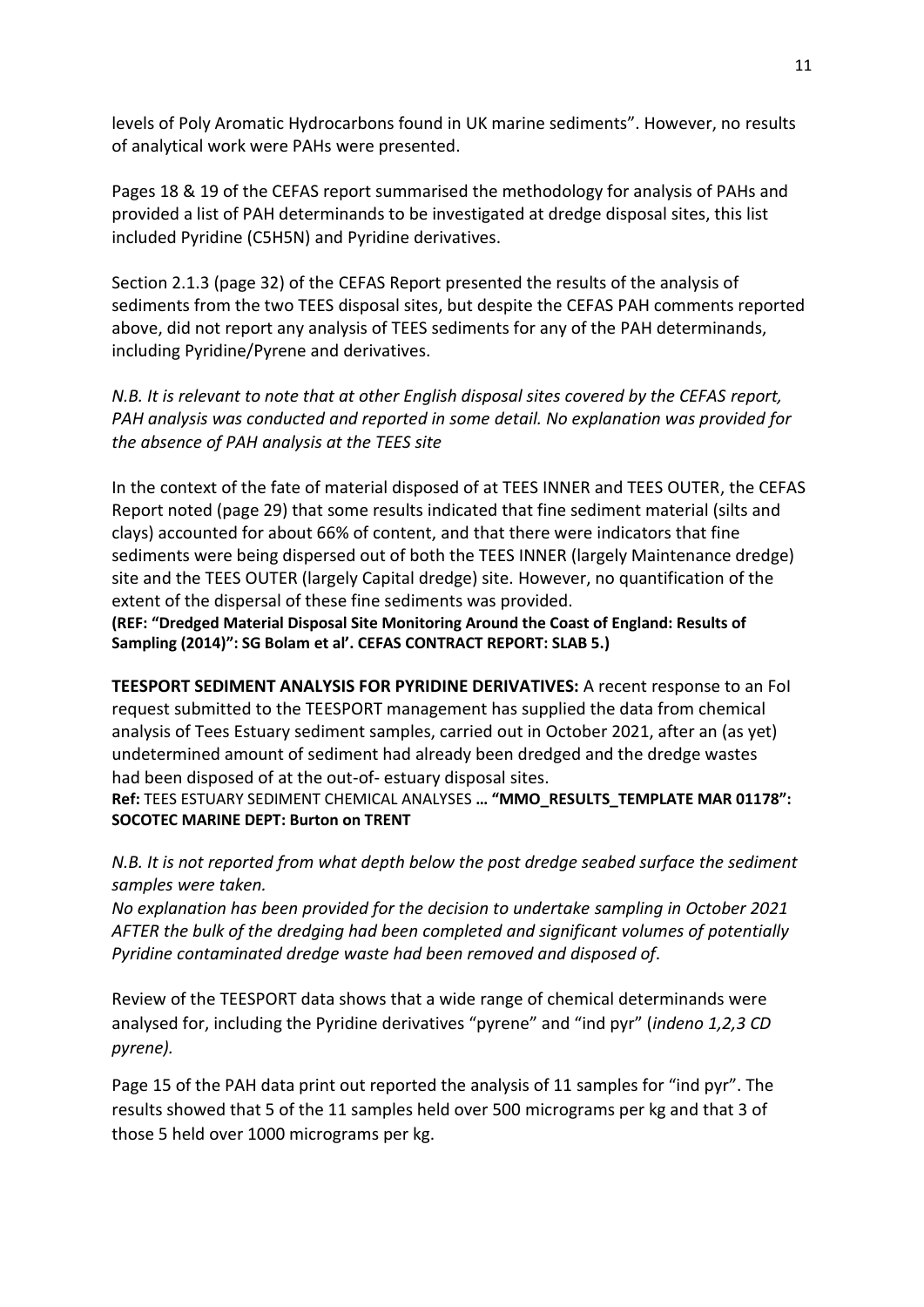Page 16 of the PAH data print out reported the analysis of 11 samples for "pyrene". The results showed that 7 of the 11 samples held over 500 microgram per Kg and that 5 of those 7 held over 1,000 micrograms per kg, and that 3 of those 5 held over 2,000 micrograms/kg

Page 19 of the PAH data print out reported the analysis of a further11 samples for "ind pyr". The results showed that 4 of the 11 samples held over 500 micrograms/kg and that 1 of those 4 held a concentration above 1,000 micrograms/kg.

Page 20 of the PAH data print out reported the analysis of a further 11 samples of "pyrene". The results showed that 9 of the 11 samples held over 500 micrograms/kg, that 6 of those 9 held over1,000 microgram/kgs, that 2 of those 6 held over 2,000 micrograms/kg and that 1 of those 2 held over 3,000 micrograms/kg of "pyrene". **Ref:** TEES ESTUARYSEDIMENT CHEMICAL ANALYSES **… "MMO\_RESULTS\_TEMPLATE MAR 01178": SOCOTEC MARINE DEPT: Burton on TRENT**

The PAH analysis data has confirmed that "pyrene" and "ind pyr" occurred at elevated concentrations (hundreds of micrograms/kg) in several areas across the TEES estuary. Areas where sediments are shown to hold over 500 micrograms/kg of "pyrene", and/or "ind pyr", include Seaton Channel, North Tees Berths, Navigator North Tees, Tees Dock, Phillips Terminal, Hartlepool Channel and Hartlepool Berths.

The highest reported concentrations of "pyrene" were found in and around the Hartlepool Channel and the maximum concentration of 3,630 micrograms/kg, was found in sediment samples from Hartlepool Berths (HP2).

The presence of detectable levels of Pyridine and its derivatives throughout the TEES sediments, and of Pyridine in crab flesh samples, clearly indicate that, to date, and in light of the currently available evidence, Pyridine remains the only potentially causative factor for the Mass Mortality of Crustaceans and other marine animals along the North East coast.

### **Conclusions (Pyridine):**

**Of the multiple chemical determinands in crab flesh analysed by DEFRA agencies, only the toxic chemical Pyridine was present at the relatively very high concentrations (up to 400+ mg/kg) reported.**

**It is clear that crab flesh samples from within the area impacted by the NE coast Mass Mortality hold up to 80 times greater concentration of Pyridine than "control samples" collected from outside the area of the MM (Penzance)**

**The empirical evidence of Pyridine toxicity tests on aquatic species clearly shows that low concentrations (less than 100 mg/kg) are highly toxic to aquatic species including an example of marine crustacea.**

**It is clear that Crab samples from sites within the area of mass mortality along the NE cost of England have concentrations of Pyridine far in excess of those demonstrated by empirical investigation to cause acute (mortality) and longer term chronic Pyridine toxicity outcomes.**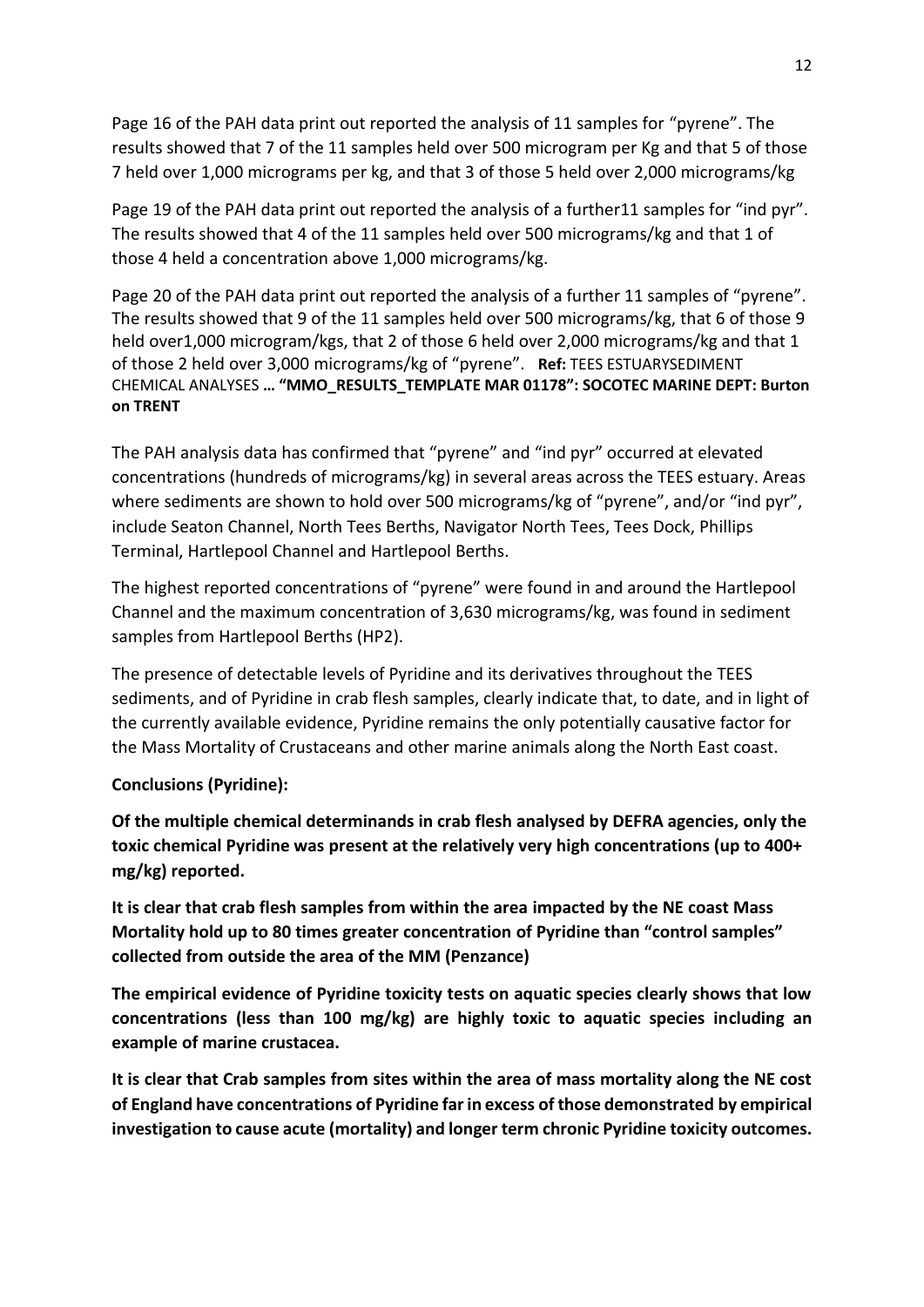**It is evident that there are multiple potential sources of both historical and contemporary Pyridine and its derivative compounds in the industrial areas surrounding the TEES estuary waterways.**

**It is evident from data supplied by TEES ports contractors that Pyridine derivatives have been detected in sediments throughout the Tees estuary and that at a number of sites the concentrations exceed 1000 micrograms/kg (1 mg/kg) and peaked at 3600 micrograms/kg (3.6 mg/kg).** 

**Highly relevant is the 2013 scientific data from Pyridine toxicity tests carried out on the only marine crustacean species for which such data is available which has reported that the initiation of Pyridine product acute toxicity, for the marine crustacean shrimp T. japonicus, occurred at concentrations as low as 6.6 micro grams (O.OO6 mg) per litre.** 

**There is a consensus that Pyridine and its derivative compounds may bio-accumulate, or bio-concentrate, but there has been a lack of investigation into the quantification of the process and none for marine species.**

**Recommendations: It is noted that DEFRA have now committed to undertake further investigation in order to identify the cause of the Marine Mortality.**

**1: It is strongly recommended that the DEFRA agencies (Environment Agency, CEFAS etc) immediately undertake follow on research in order to further, and more comprehensively clarify the in-estuary distribution of the high levels of Pyridine and its derivative compounds reported in TEES estuary sediments in 2021 (see paras above), such work would also greatly assist the identification of the most likely source of the most significant Pyridine (and derivative compounds) input to the TEES estuary.** 

**2: It is strongly recommended that the DEFRA agencies undertake a review of ALL sources of Pyridine (and derivative compounds) discharged to the TEES estuary. As highlighted in our January Review document the Environment Agency is expected to hold a comprehensive list of all licensed/permitted discharges of these substances to the TEES estuary and it should be a straightforward task for the EA to interrogate their record and produce this information**

**3: It is further recommended that the DEFRA agencies undertake a wide ranging assessment of regional marine wildlife species of all trophic levels in order to identify the full range of species impacted by the Mass Mortality. This assessment should include consultation with regional Wildlife Support Groups, consider apex predator species such as seabirds and common and grey seals and review the photographic and other records of the range of species stranded on the regional shorelines during the Mass Mortality.**

**4: It is additionally strongly recommended that regional inshore commercial fishermen, who by virtue of their daily work experience are custodians of vitally relevant local knowledge of the marine environment, fisheries and wildlife are consulted by the DEFRA agencies in order to enhance the effectiveness of the DEFRA investigations.**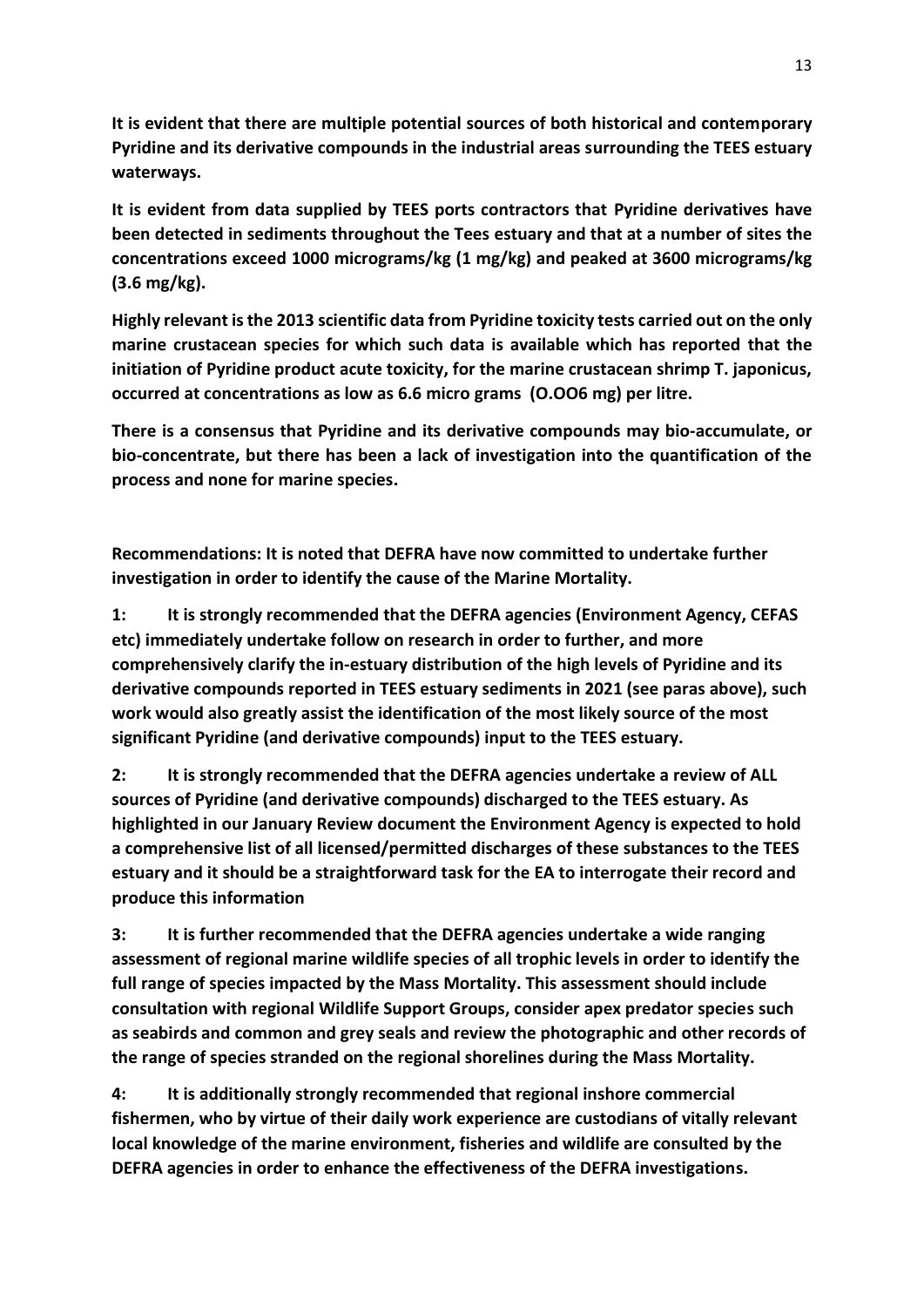## **The DEFRA Agency (CEFAS) hypothesised Harmful Algal Bloom (HB) causative factor:**

**…………………………………………………………………………………………………………………………………………..**

In January 2022, having carried out parasitical/biological and chemical analysis of crab tissue in January 2022 and reported that they had found no evidence of chemical pollution impacts and thus no observed causative factor, CEFAS proposed a possible impact from a proposed Karenia mikimotoi bloom, on the basis of a reported satellite imagery observation of an algal bloom in the relevant sea area at around the relevant time. The CEFAS proposal reports identification of Karenia mikimmoi in regional water column. No report of any sampling for the concentration of Karenia spp in relevant water samples has been publicised or brought forward and it is thus concluded that no such sampling work was carried out.

**Brief review of Karenia species blooms in UK & Irish Waters:** English Channel Karenia spp bloom achieved levels of 100 micrograms per litre in sea water. North Wales Karenia spp bloom achieved 40.7 micrograms per litre. Roaring Water/Kinsale spp Karenia bloom achieved 32 micrograms per litre. Consensus that in general, algal "bloom" formation occurs at around 30 micrograms per litre.

Cape Cod (US), and multiple Irish examples of Karenia spp outbreaks occurred in sea loughs, inlets and enclosed embayments, where bottom water becomes anoxic after die off, NOT in open coastal waters. Open coastal waters are less likely to experience parameters likely to give rise to hypoxia following algal bloom die off, due to residual currents, lower sea surface temps, likelihood of more turbulent conditions in open sea than in estuaries and embayments.

Karenia blooms are reported to require high temps, fine calm weather and calm sea. US reporting of the Cape Cod incident noted that the optimal temperature range for Karenia mikimotoi is between 68 and 75 degrees Fahrenheit. Karenia mikimotoi blooms in Ireland were reported to commence in late May and die off through August.

It is concluded that end of September/early October water temps in North Sea are likely too low for Karenia spp to survive in heavy concentrations.

While toxic impacts on locally important commercial species are the major focus, Irish reports note mass mortality of multiple species in post bloom anoxic conditions as well as some possible toxic impacts. A Karenia bloom at Wexford caused reported mortalities of high numbers of lugworms, ragworms, bottom fish, rock pool fish, bi-valves echinoderms but no crustaceans. Echinoderms reported to be particularly sensitive. A dive survey of Killary Harbour noted mortality of the all of the above species but live hermit crab. Cape Cod reported similar mass mortality including Lobster and Crab.

**Analysis of the DEFRA evidence for HAB:** DEFRA agencies (CEFAS & Environment Agency) have proposed the hypothesis that the Mass Mortality of marine species along the north east coast has been caused by a harmful algal bloom (HAB) of Karenia mikimotoi species.The hypothesis was first introduced via the publication of a short extract from a Plymouth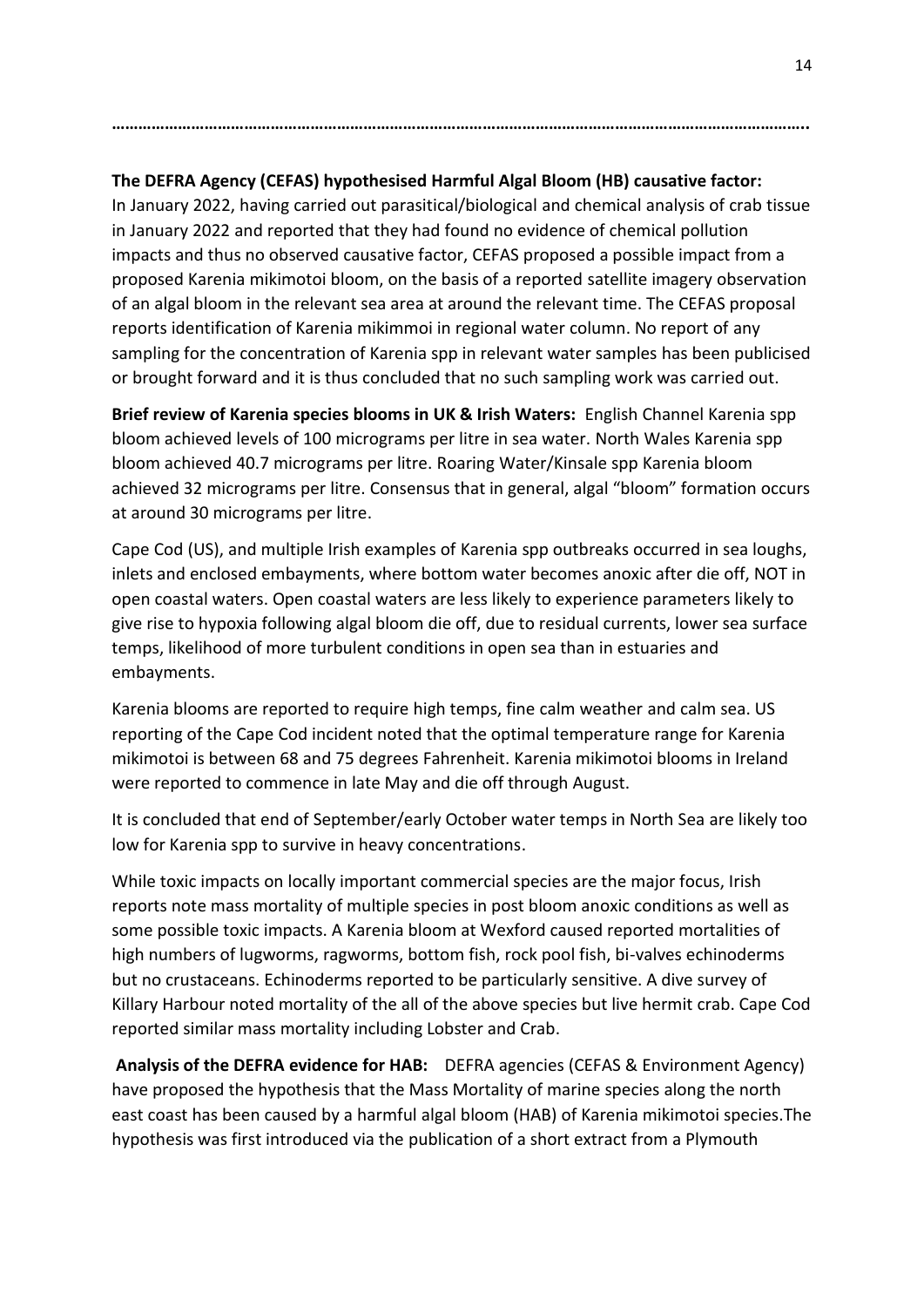Marine Laboratory (PML) paper containing satellite imagery of the regional sea surface during September and October of 2021.

**Karenia input from Plymouth Marine Lab (PML):** Subsequently, PML has put forward an additional short briefing paper "Analysis of Karenia mikimotoi HAB risk around Tees Estuary: (sept/oct 2021)" as a further contribution to the ongoing debate about the cause of the geographically and chronologically extended Mass Mortality (MM) of marine species (including commercial crustaceans) along the North East coast of England.

This more recent PML submission is a slightly more detailed version of the original CEFAS suggestion that a Karenia bloom was the causative factor for the MM. As was the case with the original CEFAS suggestion, the PML briefing is based on satellite imagery, but this more recent PML submission has been updated/extended by the addition of more satellite imagery which has been constructed from "7 day composite maps" of algal activity in the regional coastal waters of the N.E coast.

The PML input has not been able to supply any scientific/empirical evidence of a Karenia mikimotoi bloom. On the contrary, this Review concludes that the most recent PML input has raised further uncertainty on the DEFRA agency hypothesis.

**Uncertainty of algal species identification:** The PML briefing makes multiple reference to the "Karenia mikimotoi HAB risk" or "high risk" but does not provide any empirical evidence of the actual presence of any of the 12 recognised Karenia species *i.e., no evidence of sampling and/or analysis of marine algae taken from the proposed bloom. Neither PML, CEFAS or the Environment Agency reference any such sample analysis.*

However, the PML briefing does confirm that the observed algal concentrations **"may well be a dense bloom of another phyto-plankton species that resembles Karenia".**  The "may well" in this statement clearly illustrates a degree of uncertainty about the nature of the phenomenon recorded by the satellite images.

The PML submission is unusual in respect of the multiple repetition of un-evidenced, and therefore hypothetical only, phrases such as "Karenia mikimotoi HAB risk" or "high risk" compared to the strictly factual (single) admission that the observed algae "may well be a dense bloom of another phyto-plankton species that resembles Karenia".

N.B. No scientific evidence has been provided to justify the emphasis on "risk" and "high risk" in the context of the admission that there ""may well be a dense bloom of another phyto-plankton species that resembles Karenia".

**Definition of algal blooming:** My response to the initial CEFAS Karenia hypothesis noted that empirical, evidence based, reports of proven Karenia blooms in (Ireland, English Channel) have reported Karenia bloom densities of between 32 micrograms per litre and 100 micrograms per litre and noted that biological definitions of algal blooming quote 30 micrograms per litre as the concentration threshold usually recognised to define a "bloom".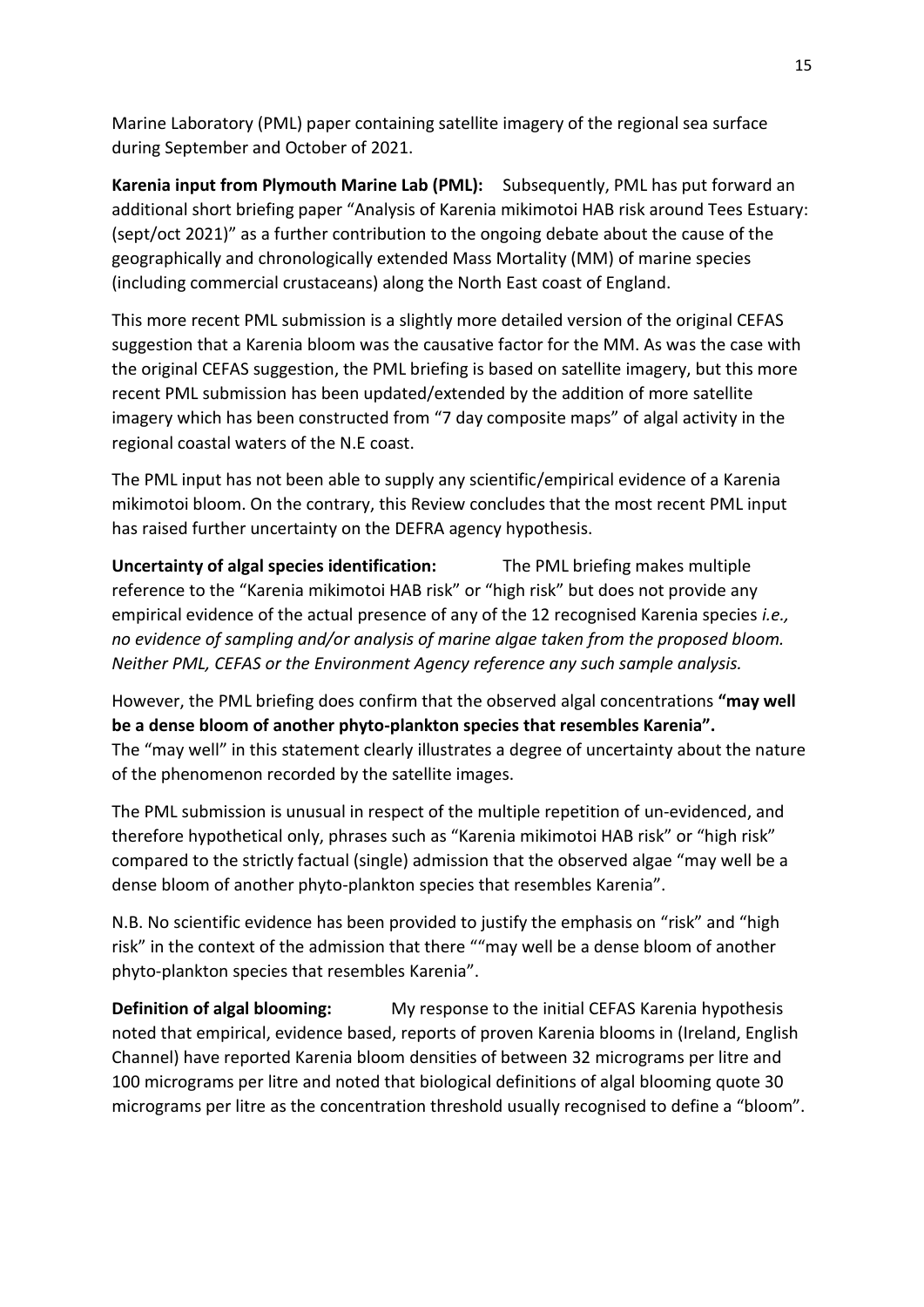By contrast, the most recent PML satellite imagery submission on Karenia appears to show that peak densities of algae in the proposed "bloom" off the N.E. coast are estimated at about 15 micrograms per litre.

**Sea Surface Temperature parameters:** My response to the initial CEFAS commentary on Karenia referenced the fact that algal blooms initiate in spring as sea surface temperatures begin to rise, and die off as sea temperatures decline in late summer/early autumn. US reporting of a Karenia caused mortality at Cape Cod (U.S) noted that the optimal temperature range for Karenia mikimotoi is between 68- and 75-degrees Fahrenheit.

In this context it is noted that the most recent PML submission does not discuss the ambient sea temperatures through the entire duration of the observation of the assumed "bloom", and shows no satellite imagery beyond 21 October 2021.

I have not been able to I.D. precise data of day-to-day sea water temperatures along the NE coast through October, November and December 2021, but can confirm from official data that the average (Whitby) inshore sea water temperatures over recent years are: 59 degrees Fahrenheit for September, 55 Fahrenheit for October and 52 Fahrenheit for November. (This record may not be specifically correct for 2021 but I would expect that this year's data should be available from a Whitby source.

My preliminary review report of the data provided by DEFRA agencies noted that the historical record of regional North Sea temperatures for September and October clearly indicates that they are generally far below the "optimal temperature" for Karenia blooming and thus imply that the likelihood of such an event on the NE coast is contra-indicated

*N.B: the PML submission has provided no detailed evidence to indicate the presence of any presumed algal bloom at points further south than Staithes (Fig 2: Map C) let alone those points as far south as Whitby or beyond, where ongoing mortalities of crustaceans have been reported.*

**Geographical extent of the satellite imagery:** the satellite imagery 7 day composite maps of the observed phenomenon show peak density of the imaged phenomenon centred on the TEES mouth marine area. It is clear from the available imagery that concentrations decline markedly to the south of the region imaged and that the relevant imaged area does not extend as far to the south as the reported mortalities.

**Satellite imagery and the mis-identification of algal blooms:** From the PML quotes above, it is evident that satellite imagery **"may well"** be unable to differentiate between algal species and specifically identify individual species of algae. It is evident that there is a considerable academic consensus that this can be an issue when attempting to interpret satellite imagery.

I have undertaken a desk review of scientific literature relevant to the interpretation of such imagery. This desk review has identified a body of peer reviewed research confirming that there is also clear scientific evidence that satellite imagery may generate false positive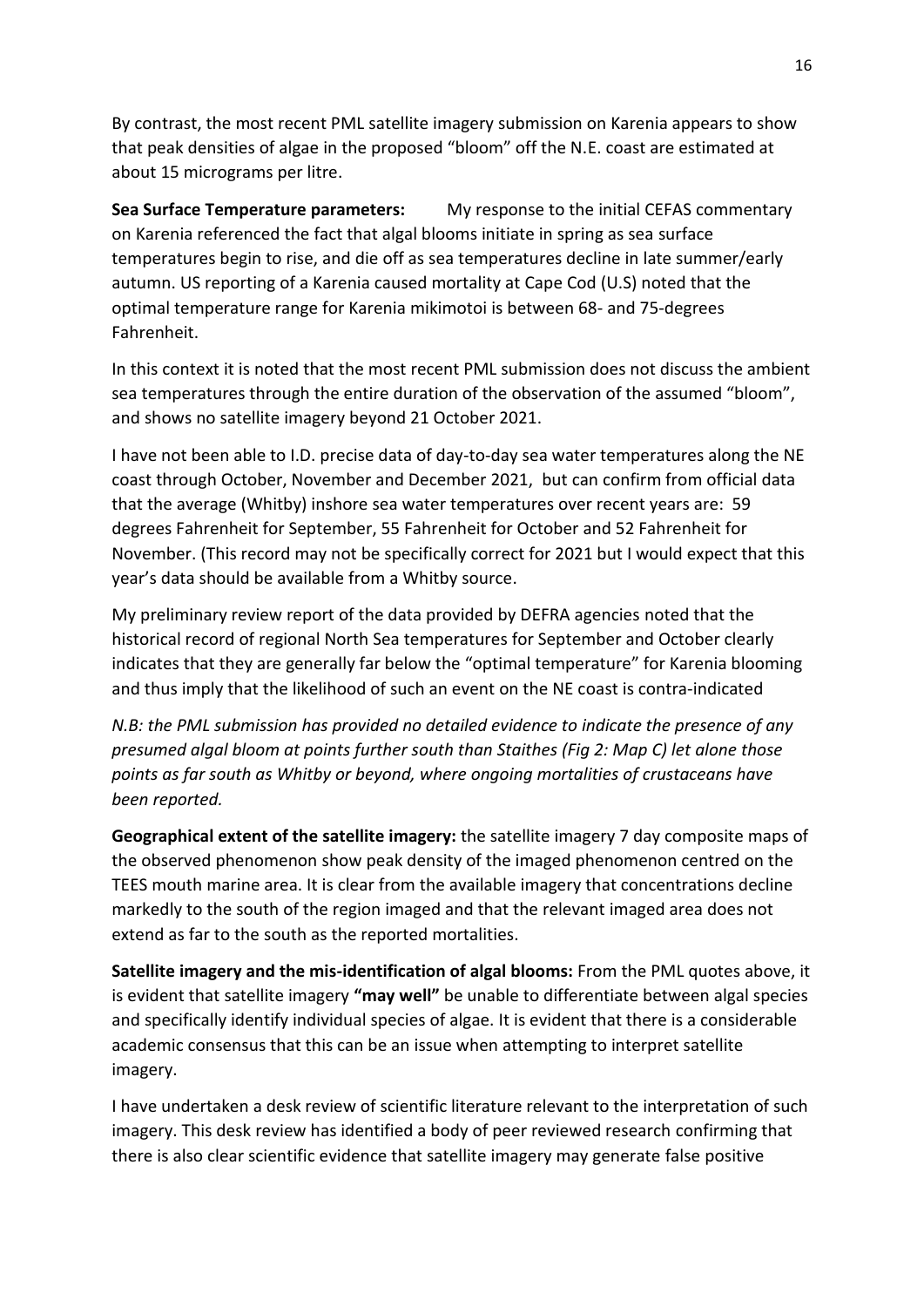bloom detection, mistaking surface sediment plumes for algal blooms. Two examples of such research are summarised below.

1: On November 16, 2016, the [Moderate Resolution Imaging Spectroradiometer](http://modis.gsfc.nasa.gov/about/) (MODIS) on NASA's [Aqua](http://aqua.nasa.gov/) satellite captured a colour image of the Spencer Gulf of Australia which appeared to be an algal bloom. But, after a closer look at the image, the geography, and the scientific literature, ocean scientists began to formulate a different diagnosis and concluded that instead of algae, the colours in Spencer Gulf were likely to be the result of churning waters that have disturbed sea bed sediments, re-suspended them and distributed them into the surface waters of the Spencer Gulf.

**REF[:https://earthobservatory.nasa.gov/images/89154/algae-bloom-or-swirling-sediment](https://earthobservatory.nasa.gov/images/89154/algae-bloom-or-swirling-sediment) (recovered 11/02/2022).**

2: A 2020 peer reviewed research paper reported that typical ocean Colour Dissolved Organic Matter (CDOM) algorithms developed for open ocean waters use blue and green spectral bands to determine chlorophyll-*a* concentrations and that these algorithms were shown to confuse CDOM and sediment as chlorophyll, which can lead to "high rates of false positive bloom detection". **REF: "Current and Future Remote Sensing of Harmful Algal Blooms in the Chesapeake Bay to Support the Shellfish Industry": Jennifer L. Wolny et al'. Front. Mar. Sci., 26 May 2020**

Responding to a query from Joe Redfern (Whitby Commercial Fishermen's Association), in an email of 8/02/2022, a Plymouth Marine Laboratory scientists confirmed that "The spectral properties of sediments should be similar to the spectral properties of Karenia HAB to produce ambiguities" and also confirmed that PML "did not conduct any experiments to identify sediment composition that may lead to ambiguities."

*N.B. In this context the "ambiguities" referred to by PML are "false positive" identifications of algal blooms.*

**A possible relationship between satellite imagery and dredging?** It is relevant to note that, as reported above, algal blooms tend to initiate in spring when sea surface temperatures (SSTs) begin to rise and that they tend to die off in late summer/early autumn as SSTs decline. The pattern of the evolution of the NE coast phenomenon recorded by the satellite imagery does not accord with the normally reported season life cycle of algal blooms.

In that context it is relevant to note that there may be a "chronological fit" with the peak of the imaged phenomenon and the TEES estuary dredge and disposal activity. This cannot be confirmed, or denied, until detailed FoI requests submitted to DEFRA agencies including the Marine Management Organisation (responsible for licensing and overseeing the dredge activity) and the TEESPORT management (overseeing the dredging and disposal work) have been responded too.

## **CONCLUSIONS (HAB):**

**It is concluded that, on the basis of the current evidence submitted by DEFRA agencies in support of the claim that HAB is the cause of the Mass Mortality of NE coast marine life, there is no empirical evidence to support that claim.**